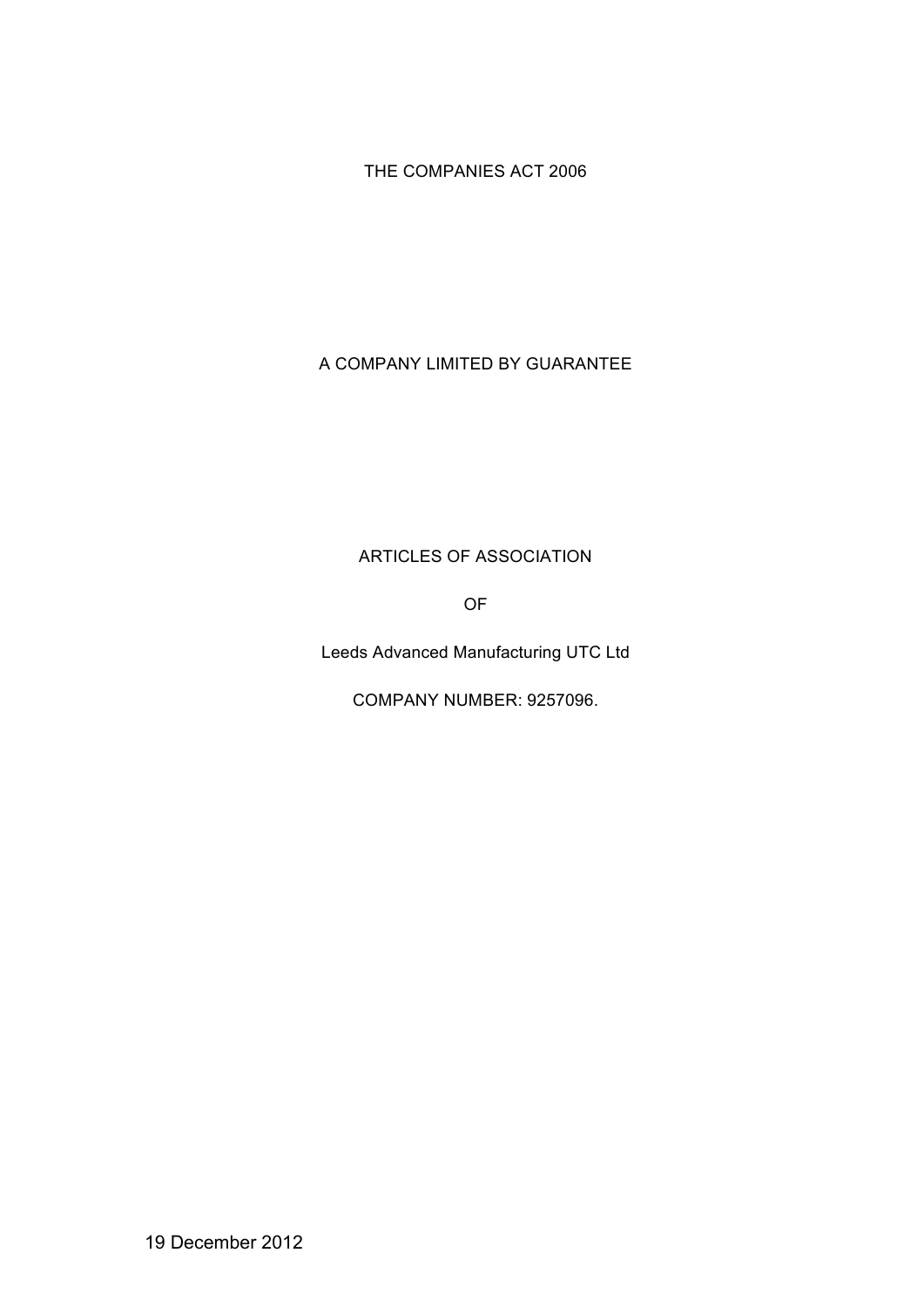## THE COMPANIES ACT 2006

## COMPANY LIMITED BY GUARANTEE

## ARTICLES OF ASSOCIATION

#### OF

#### Leeds Advanced Manufacturing UTC Ltd

#### INTERPRETATION

- 1. In these Articles:
	- a. "the Academy" means the school referred to in Article 4 and established by the Academy Trust;
	- b. "Academy Financial Year" means the academic year from  $1<sup>st</sup>$  of September to 31<sup>st</sup> of August the following year;
	- c. "the Academy Trust" means the company intended to be regulated by these Articles and referred to in Article 2;
	- d. "the Articles" means these Articles of Association of the Academy Trust;
	- e. "Chief Inspector" means Her Majesty's Chief Inspector of Education, Children's Services and Skills or his successor:
	- f. "clear days" in relation to the period of a notice means the period excluding the day when the notice is given or deemed to be given and the day on which it is to take effect;
	- g. "Clerk" means the clerk to the Governors or any other person appointed to perform the duties of the clerk to the Governors, including a joint, assistant or deputy clerk;
	- h. "financial expert" means an individual, company or firm who is authorised to give investment advice under the Financial Services and Markets Act 2000;
	- i. "Funding Agreement" means the agreement made under section 1 of the Academies Act 2010 between the Academy Trust and the Secretary of State to establish the Academy;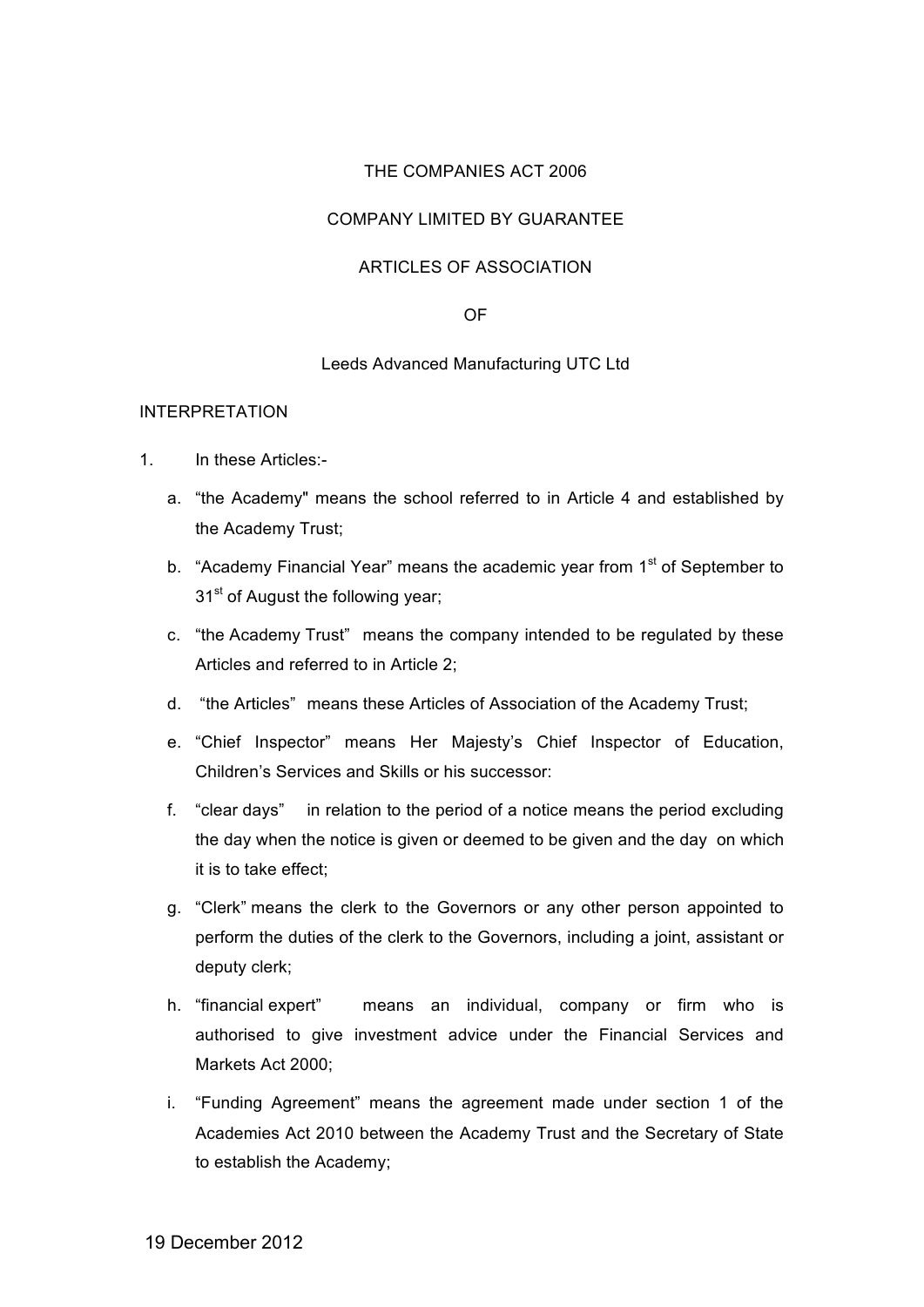- j. "the Governors" means the directors of the Academy Trust (and "Governor" means any one of those directors), subject to the definition of this term at Article 6.10(b) in relation to Articles 6.2-6.10;
- k. "Employer Sponsors" means Agfa, Siemens, Unilever, Clarion;
- l. "Local Authority Associated Persons" means any person associated with any local authority within the meaning given in section 69 of the Local Government and Housing Act 1989;
- m. "Member" means a member of the Academy Trust and someone who as such is bound by the undertaking contained in Article 8 ;
- n. "the Memorandum" means the Memorandum of Association of the Academy Trust;
- o. "Office" means the registered office of the Academy Trust;
- p. "the Parent Governors" means the Governors appointed pursuant to Articles 53 to 58 inclusive;
- q. "Principal" means the head teacher of the Academy;
- r. "Principal Regulator" means the body or person appointed as the Principal Regulator under the Charities Act 2011;
- s. "the seal" means the common seal of the Academy Trust if it has one;
- t. "Secretary of State" means the Secretary of State for Education or successor;
- u. "Staff Governor" means an employee of the Academy Trust who may be appointed as a Governor pursuant to Article 50A;
- v. "teacher" means a person employed under a contract of employment or a contract for services or otherwise engaged to provide his services as a teacher at the Academy;
- w. "the United Kingdom" means Great Britain and Northern Ireland;
- x. "University Sponsor means University of Leeds;
- y. words importing the masculine gender only shall include the feminine gender. Words importing the singular number shall include the plural number, and vice versa;
- z. subject as aforesaid, words or expressions contained in these Articles shall,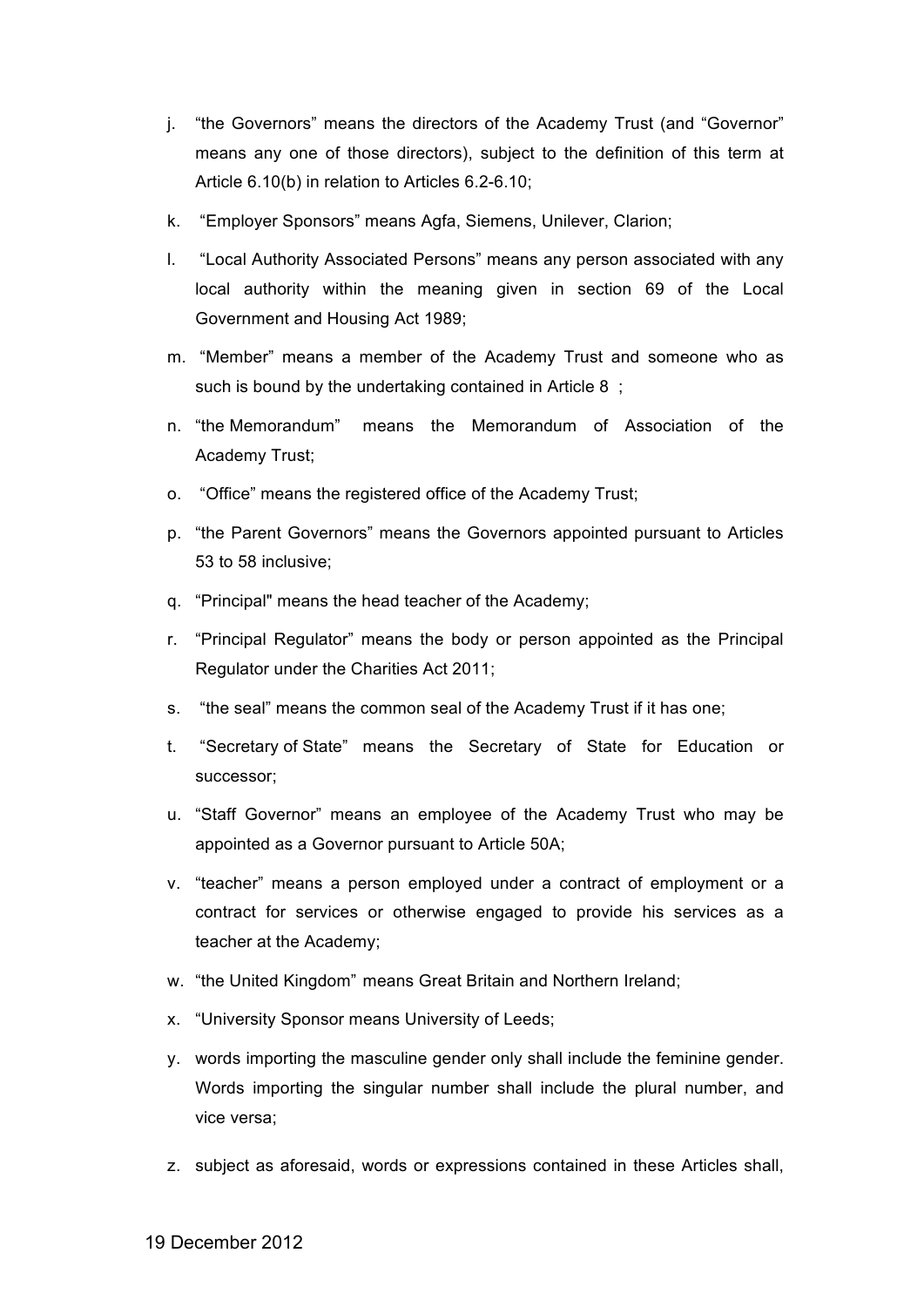unless the context requires otherwise, bear the same meaning as in the Companies Act 2006, as appropriate;

- aa. any reference to a statute or statutory provision shall include any statute or statutory provision which replaces or supersedes such statute or statutory provision including any modification or amendment thereto.
- 2. The company's name is Leeds Advanced Manufacturing UTC Ltd (and in this document it is called "**the Academy Trust**").
- 3. The Academy Trust's registered office is to be situated in England and Wales.

## OBJECTS

- 4. The Academy Trust's object ("**the Object**") is specifically restricted to the following: to advance for the public benefit education in the United Kingdom, in particular but without prejudice to the generality of the foregoing by establishing, maintaining, carrying on, managing and developing a school offering a broad and balanced curriculum which includes provision for technical education ("the Academy).
- 5. In furtherance of the Object but not further or otherwise the Academy Trust may exercise the following powers:-
	- (a) to draw, make, accept, endorse, discount, execute and issue promissory notes, bills, cheques and other instruments, and to operate bank accounts in the name of the Academy Trust;
	- (b) to raise funds and to invite and receive contributions provided that in raising funds the Academy Trust shall not undertake any substantial permanent trading activities and shall conform to any relevant statutory regulations;
	- (c) to acquire, alter, improve and (subject to such consents as may be required by law) to charge or otherwise dispose of property;
	- (d) subject to Article 6 below to employ such staff, as are necessary for the proper pursuit of the Object and to make all reasonable and necessary provision for the payments of pensions and superannuation to staff and their dependants;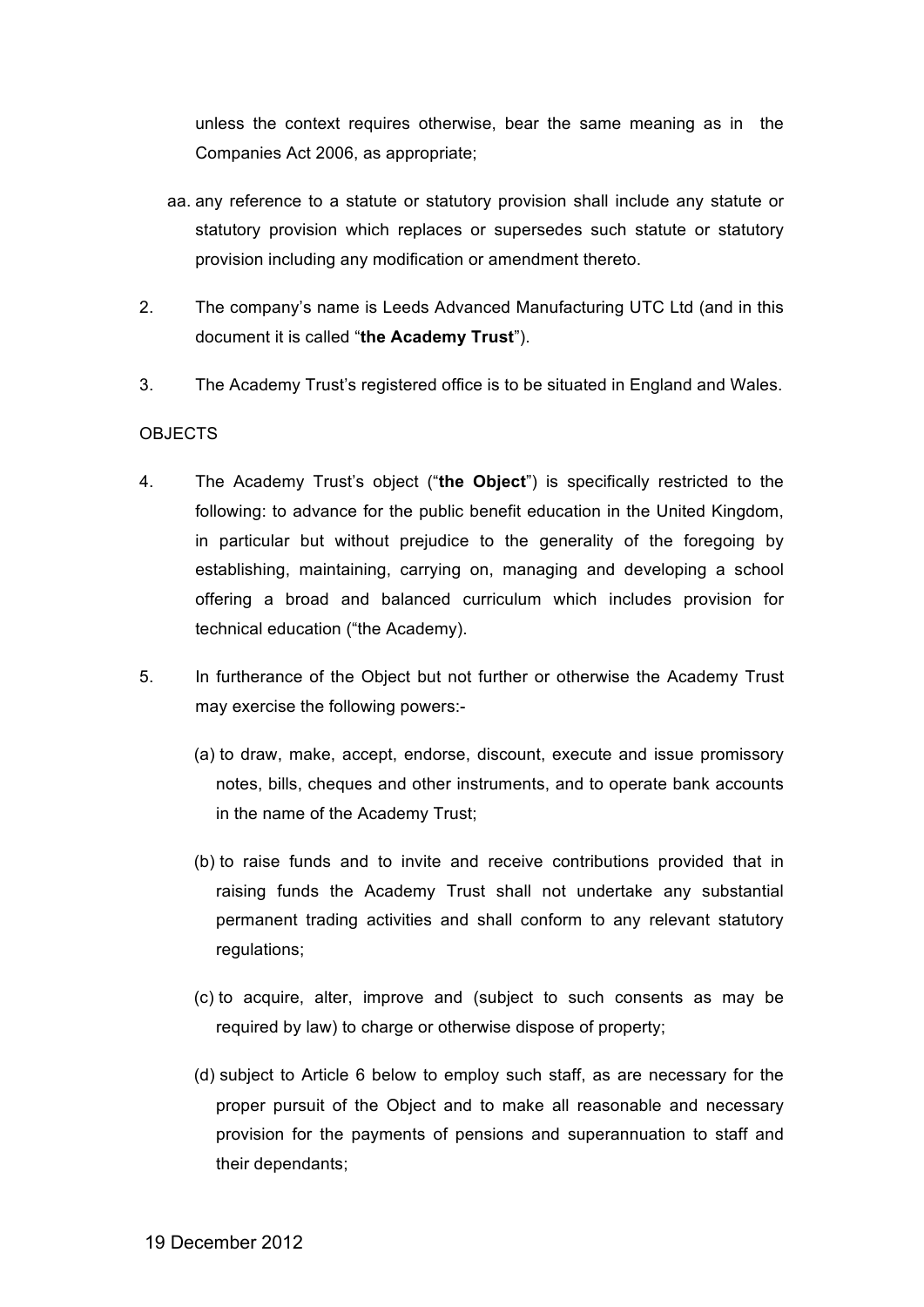- (e) to establish or support, whether financially or otherwise, any charitable companies, trusts, associations or institutions formed for all or any of the Object;
- (f) to co-operate with other charities, other independent and maintained schools, schools maintained by a local authority, 16-19 Academies, alternative provision Academies, institutions within the further education sector, voluntary bodies and statutory authorities operating in furtherance of the Object and to exchange information and advice with them;
- (g) to pay out of funds of the Academy Trust the costs, charges and expenses of and incidental to the formation and registration of the Academy Trust;
- (h) to establish, maintain, carry on, manage and develop the Academy at Elizabeth House, 13-19 Queen Street, Leeds, LS1 2TW;
- (i) to offer scholarships, exhibitions, prizes and awards to students and former students, and otherwise to encourage and assist students and former students;
- (j) to provide educational facilities and services to students of all ages and the wider community for the public benefit;
- (k) to carry out research into the development and application of new techniques in education in particular in relation to its approach to curriculum development and delivery and to publish the results of such research, and to develop means of benefiting from application of the experience of industry, commerce, other schools/educational institutions and the voluntary sector to the education of pupils in academies;
- (l) subject to such consents as may be required by law and/or by any contract entered into by or on behalf of the Academy Trust to borrow and raise money for the furtherance of the Object in such manner and on such security as the Academy Trust may think fit;
- (m) to deposit or invest any funds of the Academy Trust not immediately required for the furtherance of its Object (but to invest only after obtaining such advice from a financial expert as the Governors consider necessary and having regard to the suitability of investments and the need for diversification);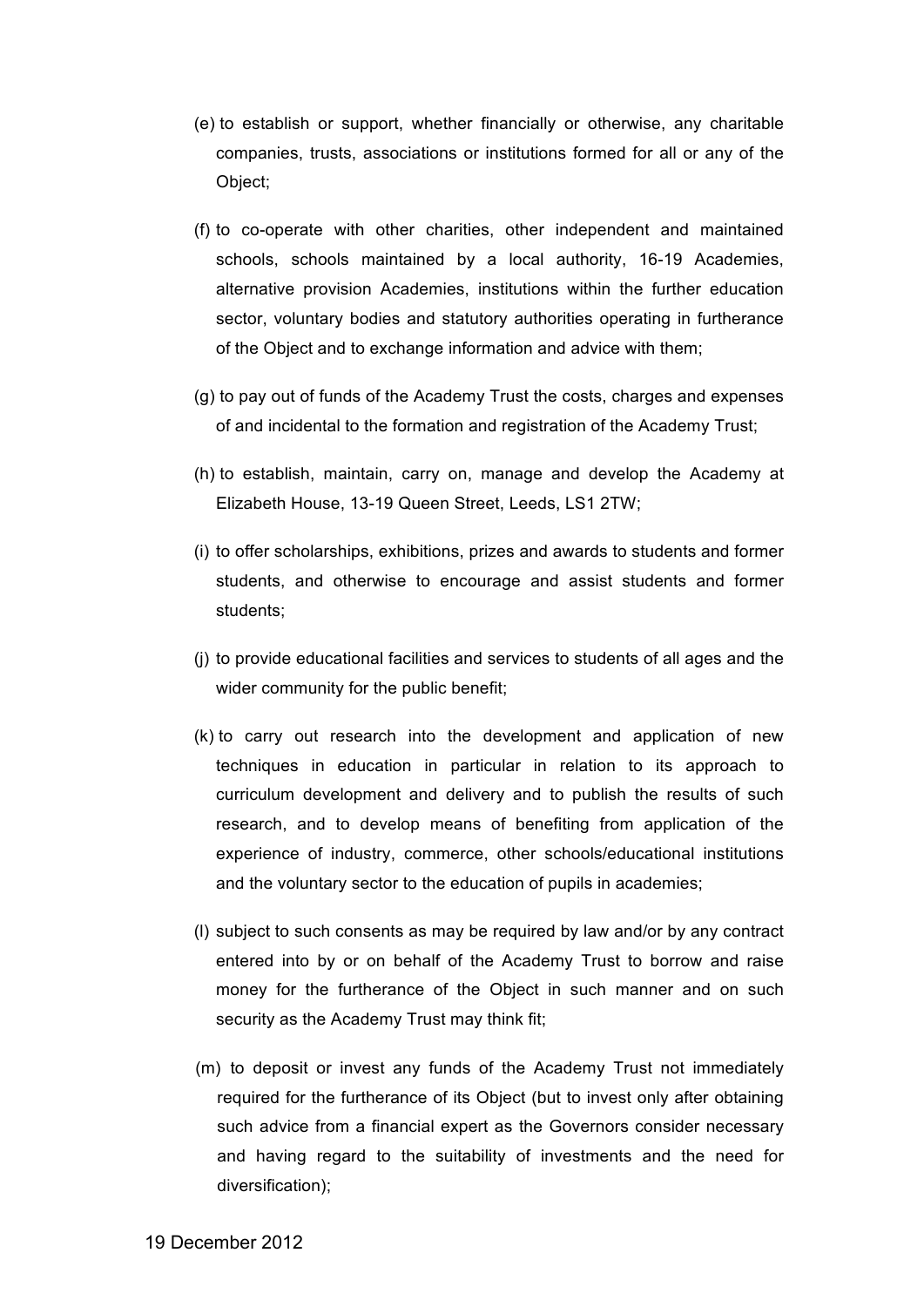- (n) to delegate the management of investments to a financial expert, but only on terms that:
	- (i) the investment policy is set down in writing for the financial expert by the Governors;
	- (ii) every transaction is reported promptly to the Governors;
	- (iii) the performance of the investments is reviewed regularly with the Governors;
	- (iv) the Governors are entitled to cancel the delegation arrangement at any time;
	- (v) the investment policy and the delegation arrangement are reviewed at least once a year;
	- (vi) all payments due to the financial expert are on a scale or at a level which is agreed in advance and are notified promptly to the Governors on receipt; and
	- (vii) the financial expert must not do anything outside the powers of the Governors.
- (o) to arrange for investments or other property of the Academy Trust to be held in the name of a nominee company acting under the control of the Governors or of a financial expert acting under their instructions, and to pay any reasonable fee required;
- (p) to provide indemnity insurance to Governors in accordance with, and subject to the conditions of section 232 to 235 of the Companies Act 2006, section 189 of the Charities Act 2011 or any other provision of law applicable to charitable companies and any such indemnity is limited accordingly;
- (q) to establish subsidiary companies to carry on any trade or business for the purpose of raising funds for the Academy Trust;
- (r) to do all such other lawful things as are necessary for or are incidental to or conducive to the achievement of the Object.
- 6.1 The income and property of the Academy Trust shall be applied solely towards the promotion of the Object.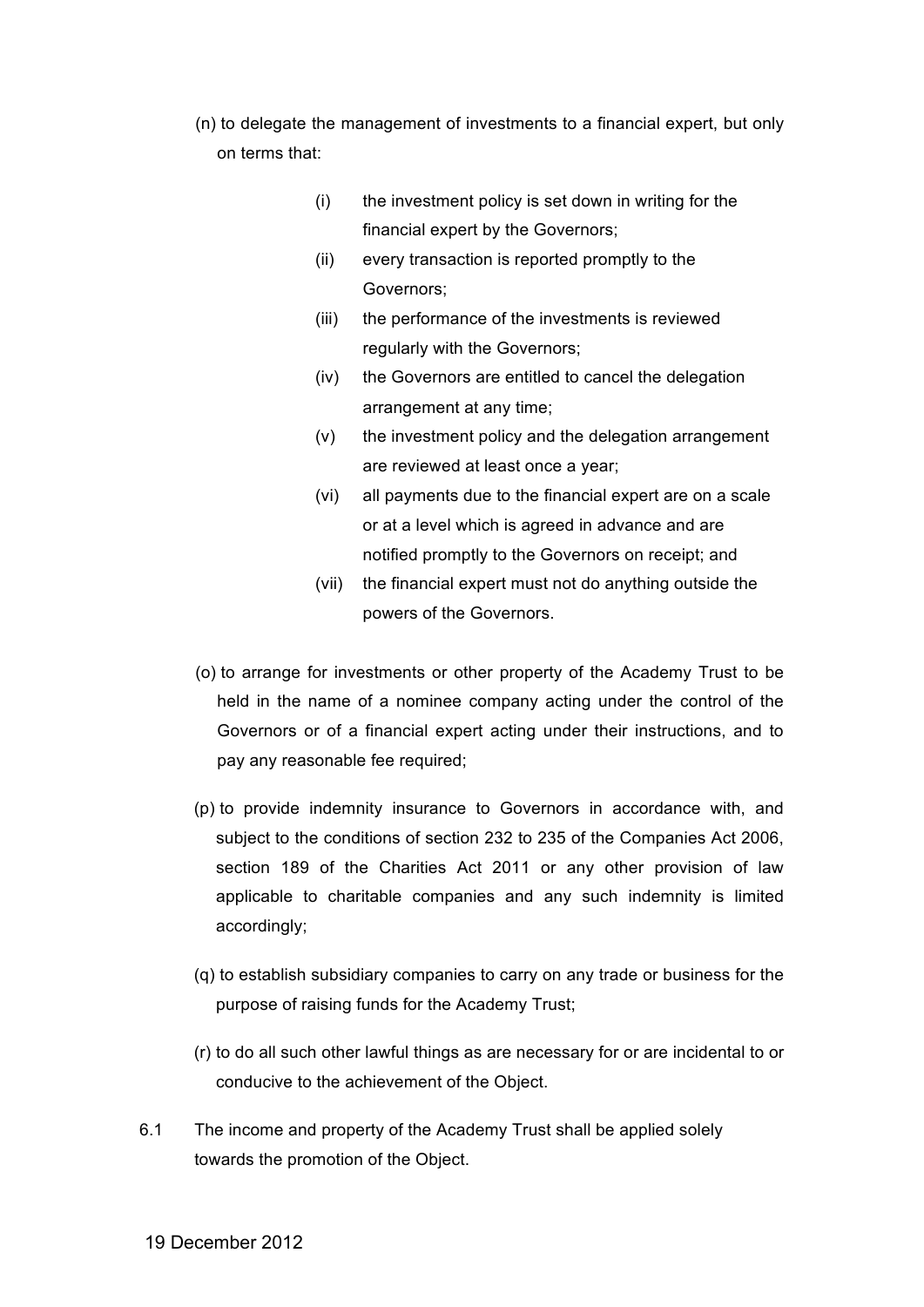- 6.2 None of the income or property of the Academy Trust may be paid or transferred directly or indirectly by way of dividend bonus or otherwise by way of profit to any member of the Academy Trust. Nonetheless a member of the Academy Trust who is not also a Governor may:
	- a) benefit as a beneficiary of the Academy Trust;
	- b) be paid reasonable and proper remuneration for any goods or services supplied to the Academy Trust;
	- c) be paid rent for premises let by the member of the Academy Trust if the amount of the rent and other terms of the letting are reasonable and proper; and
	- d) be paid interest on money lent to the Academy Trust at a reasonable and proper rate, such rate not to exceed 2 per cent per annum below the base lending rate of a UK clearing bank selected by the Governors, or 0.5%, whichever is the higher.
- 6.3 A Governor may benefit from any indemnity insurance purchased at the Academy Trust's expense to cover the liability of the Governors which by virtue of any rule of law would otherwise attach to them in respect of any negligence, default or breach of trust or breach of duty of which they may be guilty in relation to the Academy Trust: provided that any such insurance shall not extend to (i) any claim arising from any act or omission which the Governors knew to be a breach of trust or breach of duty or which was committed by the Governors in reckless disregard to whether it was a breach of trust or breach of duty or not; and (ii) the costs of any unsuccessful defence to a criminal prosecution brought against the Governors in their capacity as directors of the Academy Trust. Further, this Article does not authorise a Governor to benefit from any indemnity insurance that would be rendered void by any provision of the Companies Act 2006, the Charities Act 2011 or any other provision of law.
- 6.4 A Company, which has shares listed on a recognised stock exchange and of which any one Governor holds no more than 1% of the issued capital of that company, may receive fees, remuneration or other benefit in money or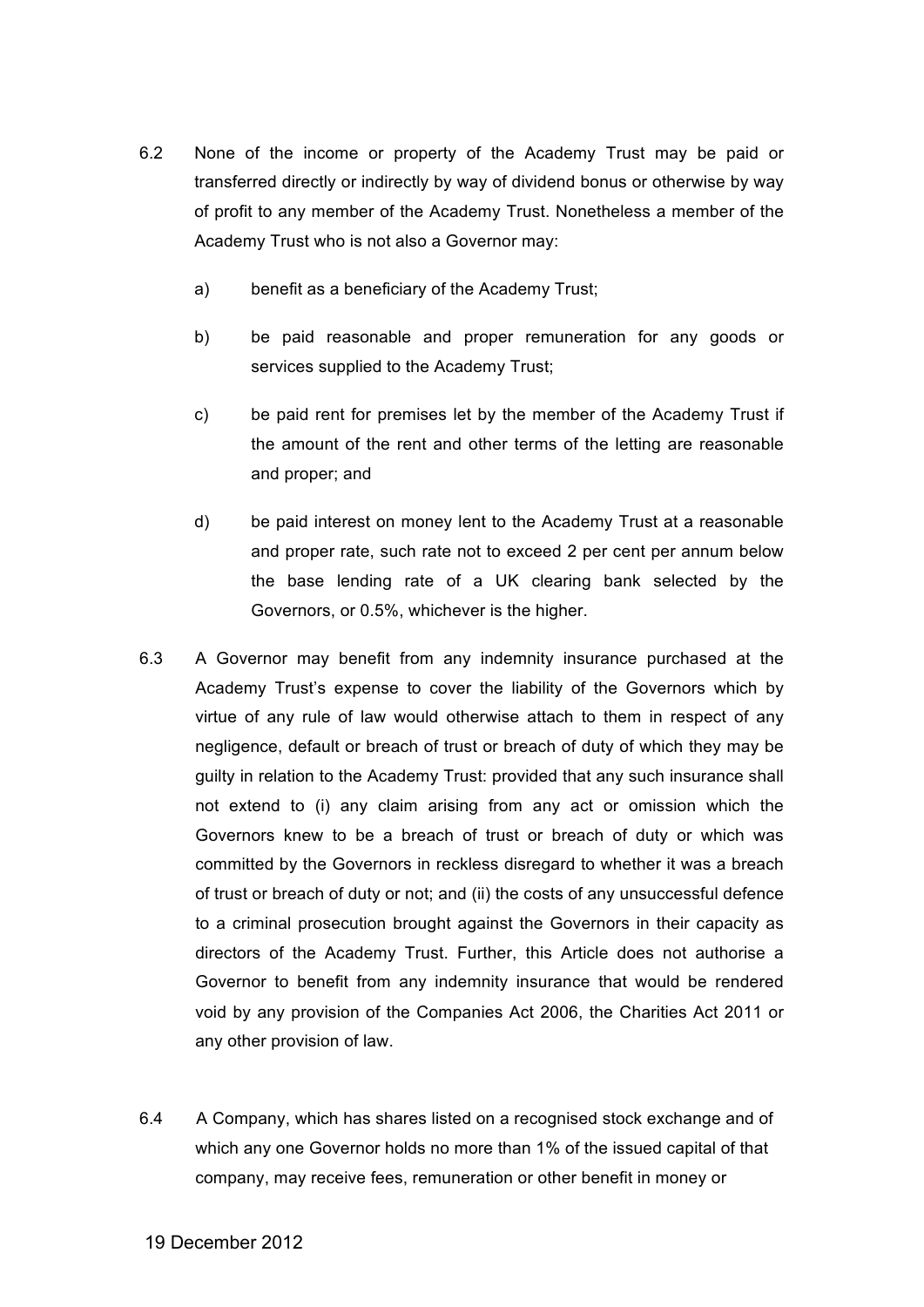money's worth from the Academy Trust.

- 6.5 A Governor may at the discretion of the Governors be reimbursed from the property of the Academy Trust for reasonable expenses properly incurred by him or her when acting on behalf of the Academy Trust, but excluding expenses in connection with foreign travel.
- 6.6 No Governor may:
	- (a) buy any goods or services from the Academy Trust;
	- (b) sell goods, services, or any interest in land to the Academy Trust;
	- (c) be employed by or receive any remuneration from the Academy Trust (other than the Principal or a Staff Governor whose employment and/or remuneration is subject to the procedure and conditions in Article 6.8)

(d) receive any other financial benefit from the Academy Trust; unless:

- (i) the payment is permitted by Article 6.7 and the Governors follow the procedure and observe the conditions set out in Article 6.8; or
- (ii) the Governors obtain the prior written approval of the Charity Commission and fully comply with any procedures it prescribes.
- 6.7 Subject to Article 6.8, a Governor may:
	- a) receive a benefit from the Academy Trust in the capacity of a beneficiary of the Academy Trust.
	- b) be employed by the Academy Trust or enter into a contract for the supply of goods or services to the Academy Trust, other than for acting as a Governor.
	- c) receive interest on money lent to the Academy Trust at a reasonable and proper rate not exceeding 2% per annum below the base rate of a clearing bank to be selected by the Governors, or 0.5%, whichever is the higher.
	- (d) receive rent for premises let by the Governor to the Academy Trust if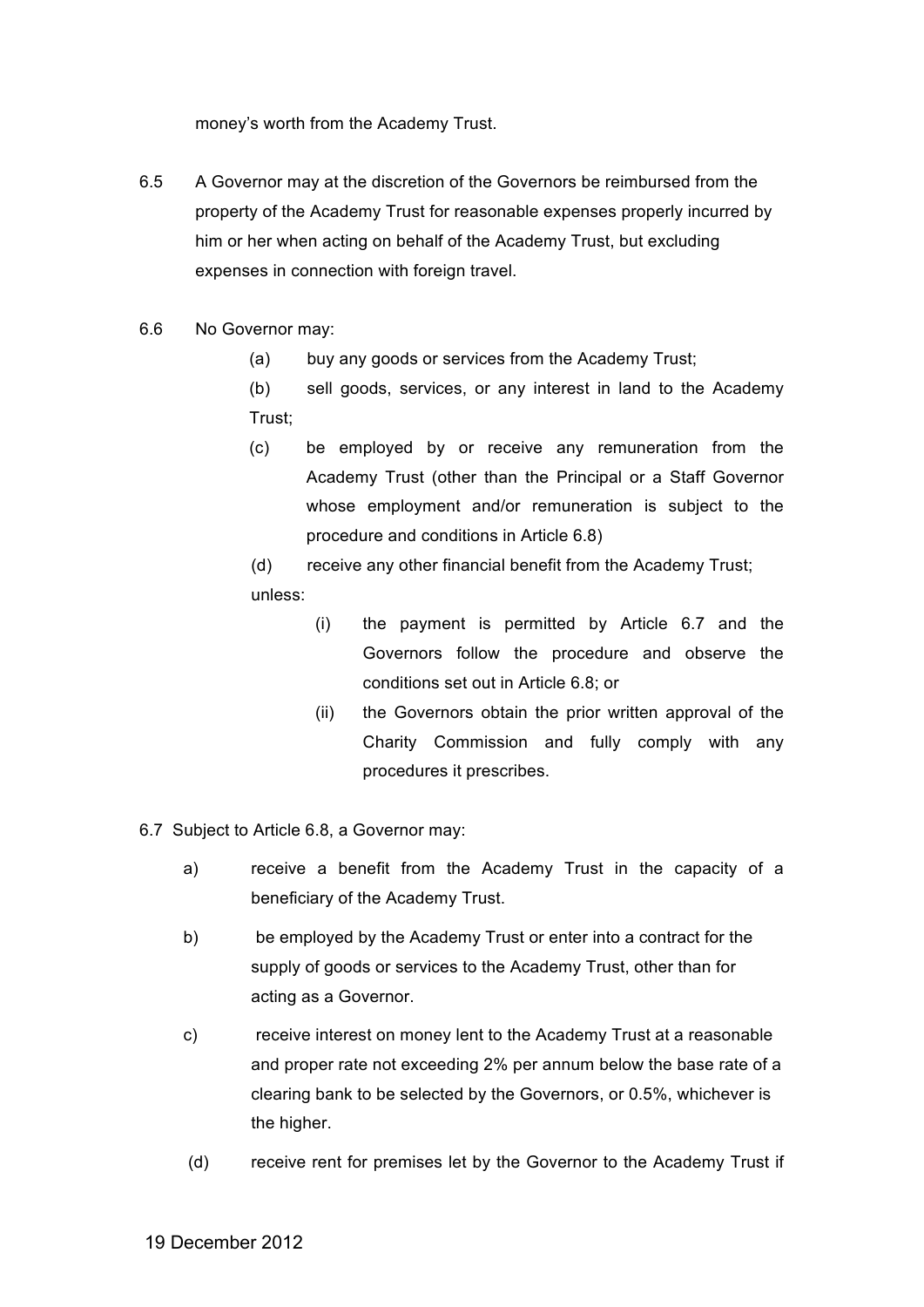the amount of the rent and the other terms of the lease are reasonable and proper.

- 6.8 The Academy Trust and its Governors may only rely upon the authority provided by Article 6.7 if each of the following conditions is satisfied:
	- (a) the remuneration or other sums paid to the Governor do not exceed an amount that is reasonable in all the circumstances.
	- (b) the Governor is absent from the part of any meeting at which there is discussion of:
		- i) his or her employment, remuneration, or any matter concerning the contract, payment or benefit; or
		- ii) his or her performance in the employment, or his or her performance of the contract; or
		- iii) any proposal to enter into any other contract or arrangement with him or her or to confer any benefit upon him or her that would be permitted under Article 6.7; or
		- (iv) any other matter relating to a payment or the conferring of any benefit permitted by Article 6.7.
	- (c) the Governor does not vote on any such matter and is not to be counted when calculating whether a quorum of Governors is present at the meeting.
	- (d) save in relation to employing or contracting with the Principal or a Staff Governor the other Governors are satisfied that it is in the interests of the Academy Trust to employ or to contract with that Governor rather than with someone who is not a Governor. In reaching that decision the Governors must balance the advantage of employing a Governor against the disadvantages of doing so (especially the loss of the Governor's services as a result of dealing with the Governor's conflict of interest).
	- (e) the reason for their decision is recorded by the Governors in the minute book.
	- (f) a majority of the Governors then in office have received no such payments or benefit.
- 6.9 The provision in clause 6.6 (c) that no Governor may be employed by or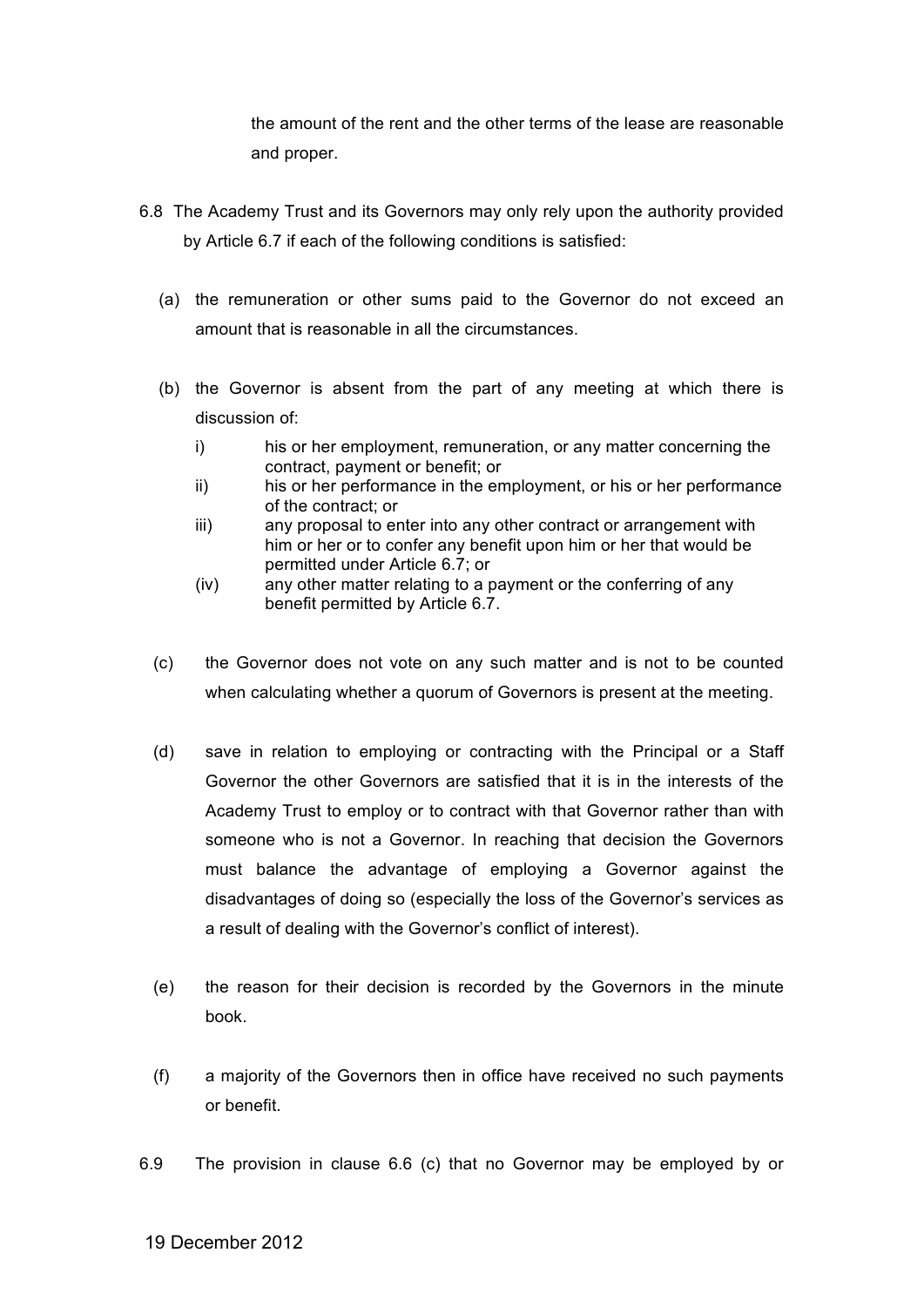receive any remuneration from the Academy Trust (other than the Principal or a Staff Governor) does not apply to an existing employee of the Academy Trust who is subsequently elected or appointed as a Governor save that this clause shall only allow such a Governor to receive remuneration or benefit from the Academy Trust in his capacity as an employee of the Academy Trust and provided that the procedure as set out in Articles 6.8(b)(i), (ii) and 6.8 (c) is followed.

6.10 In Articles 6.2-6.10:

(a) "Academy Trust" shall include any company in which the Academy Trust:

- holds more than 50% of the shares; or
- controls more than 50% of the voting rights attached to the shares; or
- has the right to appoint one or more directors to the board of the company.
- (b) "Governor" shall include any child, stepchild, parent, grandchild, grandparent, brother, sister or spouse of the governor or any person living with the governor as his or her partner
- (c) the employment or remuneration of a Governor includes the engagement or remuneration of any firm or company in which the Governor is:
	- (i) a partner;
	- (ii) an employee;
	- (iii) a consultant;
	- (iv) a director;
	- (v) a member; or
	- (vi) a shareholder, unless the shares of the company are listed on a recognised stock exchange and the Governor holds less than 1% of the issued capital.
- 7. The liability of the members of the Academy Trust is limited.
- 8. Every member of the Academy Trust undertakes to contribute such amount as may be required (not exceeding £10) to the Academy Trust's assets if it should be wound up while he or she is a member or within one year after he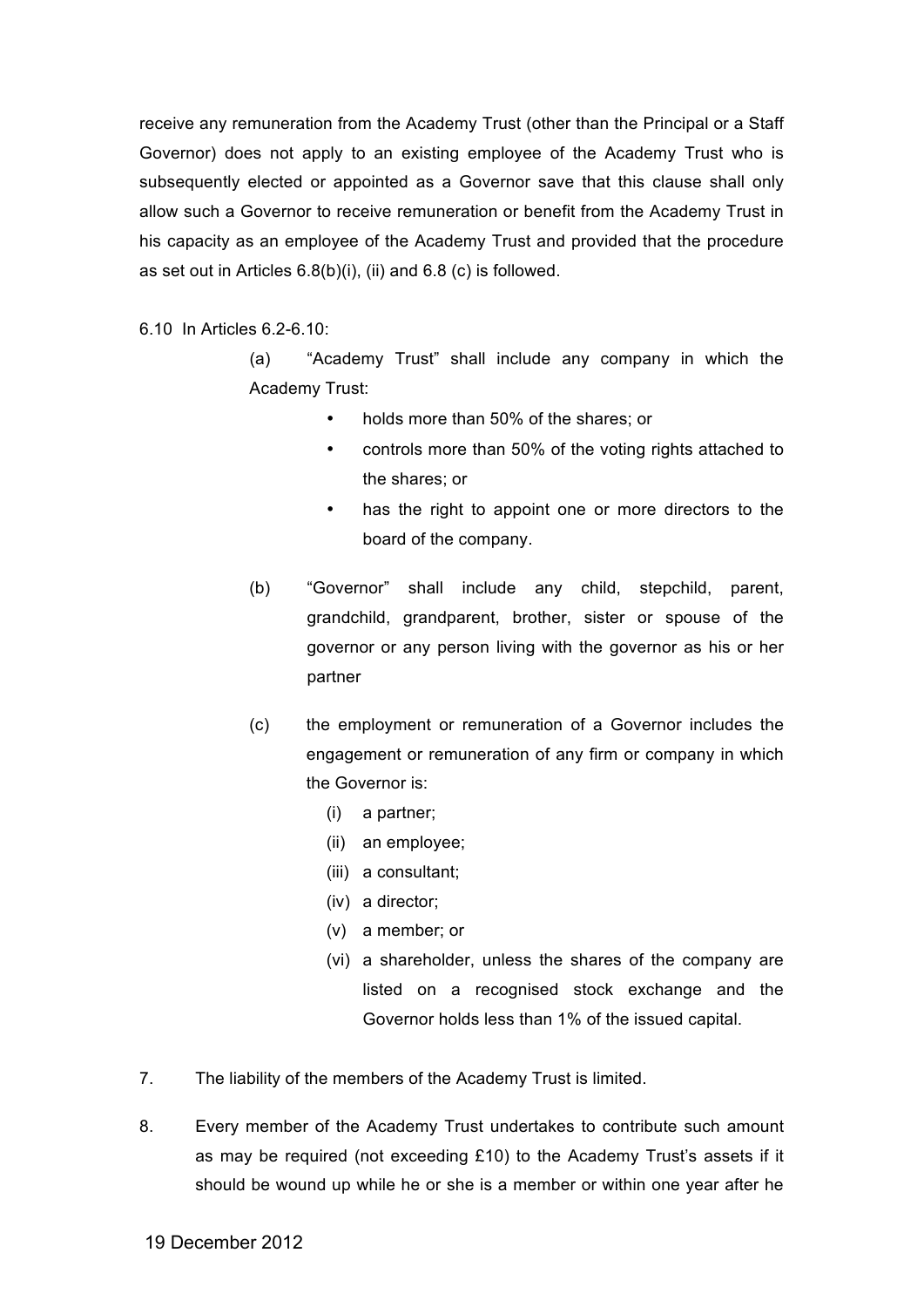or she ceases to be a member, for payment of the Academy Trust's debts and liabilities before he or she ceases to be a member, and of the costs, charges and expenses of winding up, and for the adjustment of the rights of the contributories among themselves.

- 9. If the Academy Trust is wound up or dissolved and after all its debts and liabilities (including any under section 2 of the Academies Act 2010 ) have been satisfied there remains any property it shall not be paid to or distributed among the members of the Academy Trust, but shall be given or transferred to some other charity or charities having objects similar to the Object which prohibits the distribution of its or their income and property to an extent at least as great as is imposed on the Academy Trust by Article 6 above, chosen by the members of the Academy Trust at or before the time of dissolution and if that cannot be done then to some other charitable object.
- 10. Not used.
- 11. No alteration or addition shall be made to or in the provisions of the Articles which would have the effect (a) that the Academy Trust would cease to be a company to which section 60 of the Companies Act 2006 applies; or (b) that the Academy Trust would cease to be a charity.

## MEMBERS<sup>1</sup>

- 12. The Members of the Academy Trust shall comprise
	- a. the signatories to the Memorandum; $<sup>2</sup>$ </sup>
	- b. the chairman of the Governors; and
	- c. any person appointed under Article 16.
- 13. Each of the persons entitled to appoint Members in Article 12 shall have the right from time to time by written notice delivered to the Office to remove any Member appointed by them and to appoint a replacement Member to fill a vacancy whether resulting from such removal or otherwise.

 $1$  The Department's preference is for employees of the Academy Trust not to be members. <sup>2</sup> There must be no less than 3 signatories to the Memorandum of Association. If members are to be appointed by a body or entity under (b) then that body or entity should be a

signatory Member.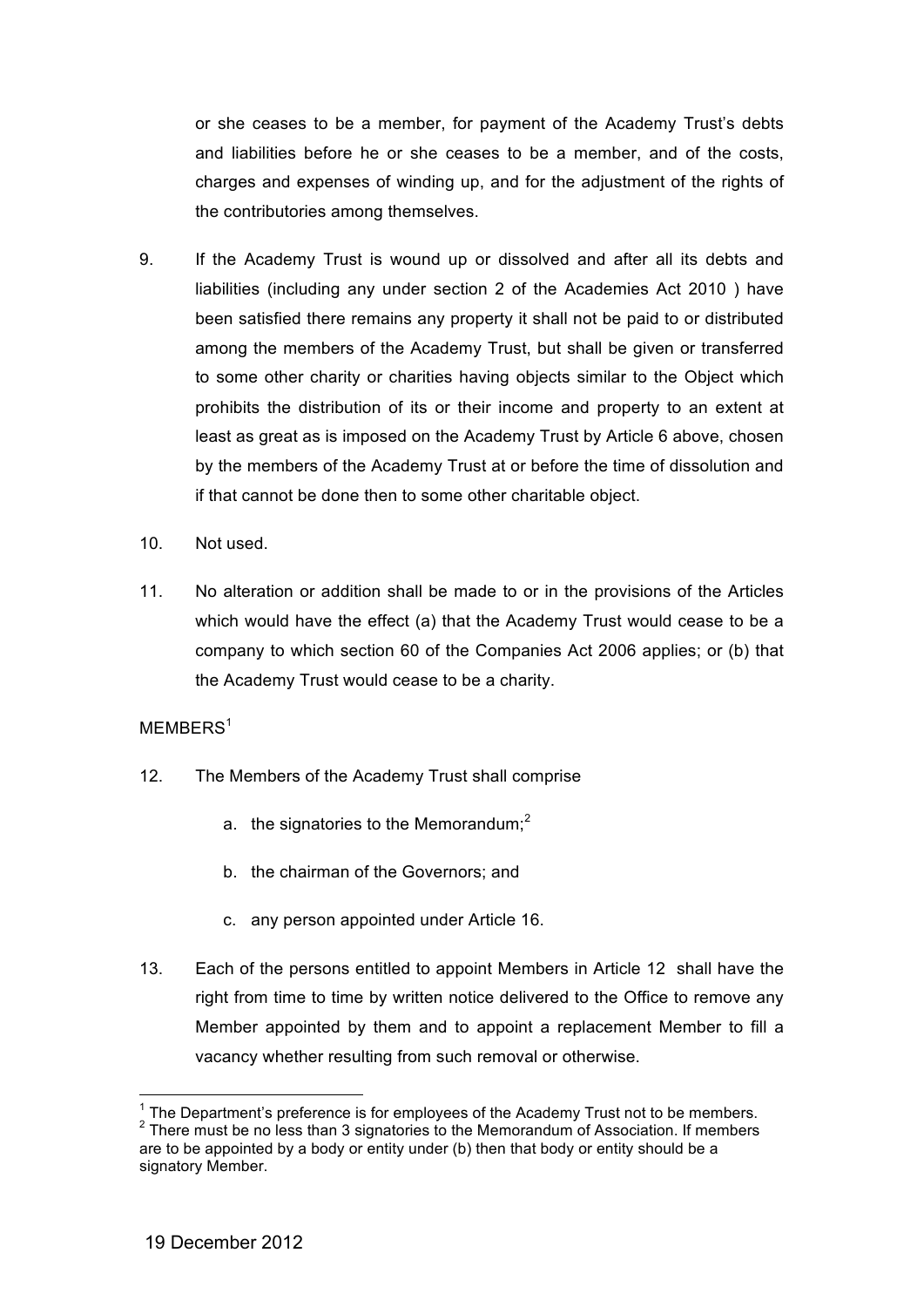- 14. If any of the persons entitled to appoint Members in Article 12:
	- a) in the case of an individual, die or become legally incapacitated;
	- b) in the case of a corporate entity, cease to exist and are not replaced by a successor institution;
	- c) becomes insolvent or makes any arrangement or composition with their creditors generally; or
	- d) ceases to be a Member;

their right to appoint Members under these Articles shall vest in the remaining **Members** 

15. Membership will terminate automatically if:

a) a Member (which is a corporate entity) ceases to exist and is not replaced by a successor institution;

b) a Member (which is an individual) dies or becomes incapable by reason of illness or injury of managing and administering his own affairs; or

c) a Member becomes insolvent or makes any arrangement or composition with that Member's creditors generally.

15A. The Members may agree unanimously in writing to remove any Member(s) who is a signatory to the Memorandum (save that the agreement of a signatory to the Memorandum who is to be removed shall not be required), provided that it is in the interests of the Academy Trust to remove such a Member(s).

16. The Members may agree by passing a special resolution in writing to appoint such additional Members as they think fit and may agree by passing a special resolution in writing to remove any such additional Members, provided that such appointment or removal is in the interests of the Academy Trust.

17. Every person nominated to be a Member of the Academy Trust shall either sign a written consent to become a Member or sign the register of Members on becoming a Member.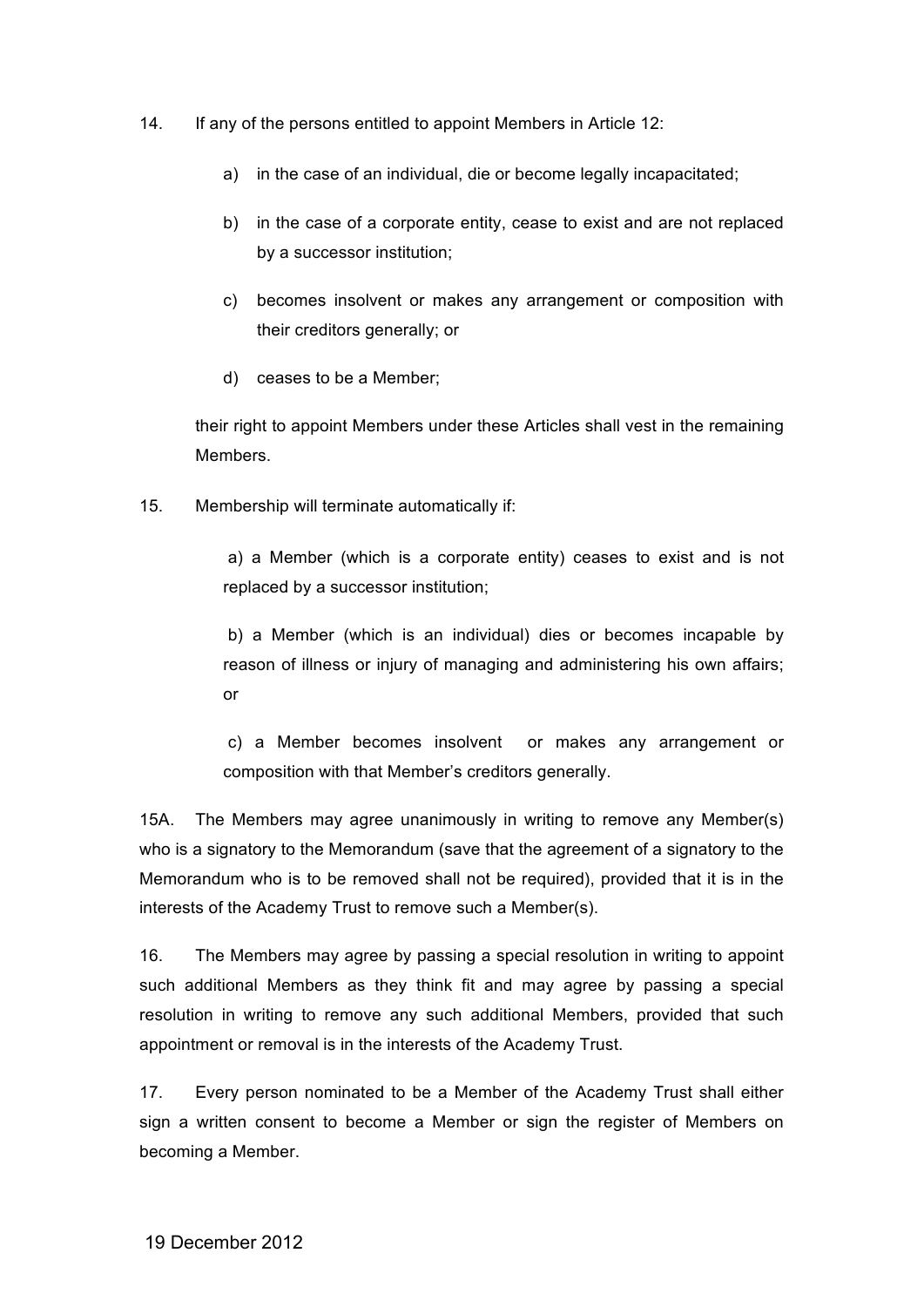18. Any Member may resign provided that after such resignation the number of Members is not less than three. A Member shall cease to be one immediately on the receipt by the Academy Trust of a notice in writing signed by the person or persons entitled to remove him under Articles 13 or 16 provided that no such notice shall take effect when the number of Members is less than three unless it contains or is accompanied by the appointment of a replacement Member.

## GENERAL MEETINGS

- 19. Not used.
- 20. The Governors may call general meetings and, on the requisition of Members pursuant to the provisions of the Companies Act 2006, shall forthwith proceed to convene a general meeting in accordance with that Act. If there are not within the United Kingdom sufficient Governors to call a general meeting, any Governor or any Member of the Academy Trust may call a general meeting.

## NOTICE OF GENERAL MEETINGS

21. General meetings shall be called by at least fourteen clear days' notice but a general meeting may be called by shorter notice if it is so agreed by a majority in number of Members having a right to attend and vote and together representing not less than 90% of the total voting rights at that meeting.

The notice shall specify the time and place of the meeting and the general nature of the business to be transacted and, in the case of an Annual General Meeting, shall specify the meeting as such. The notice shall also state that the Member is entitled to appoint a proxy.

The notice shall be given to all the Members, to the Governors and auditors.

22. The accidental omission to give notice of a meeting to, or the non-receipt of notice of a meeting by, any person entitled to receive notice shall not invalidate the proceedings at that meeting.

## PROCEEDINGS AT GENERAL MEETINGS.

23. No business shall be transacted at any meeting unless a quorum is present. A Member counts towards the quorum by being present either in person or by proxy. Two persons entitled to vote upon the business to be transacted, each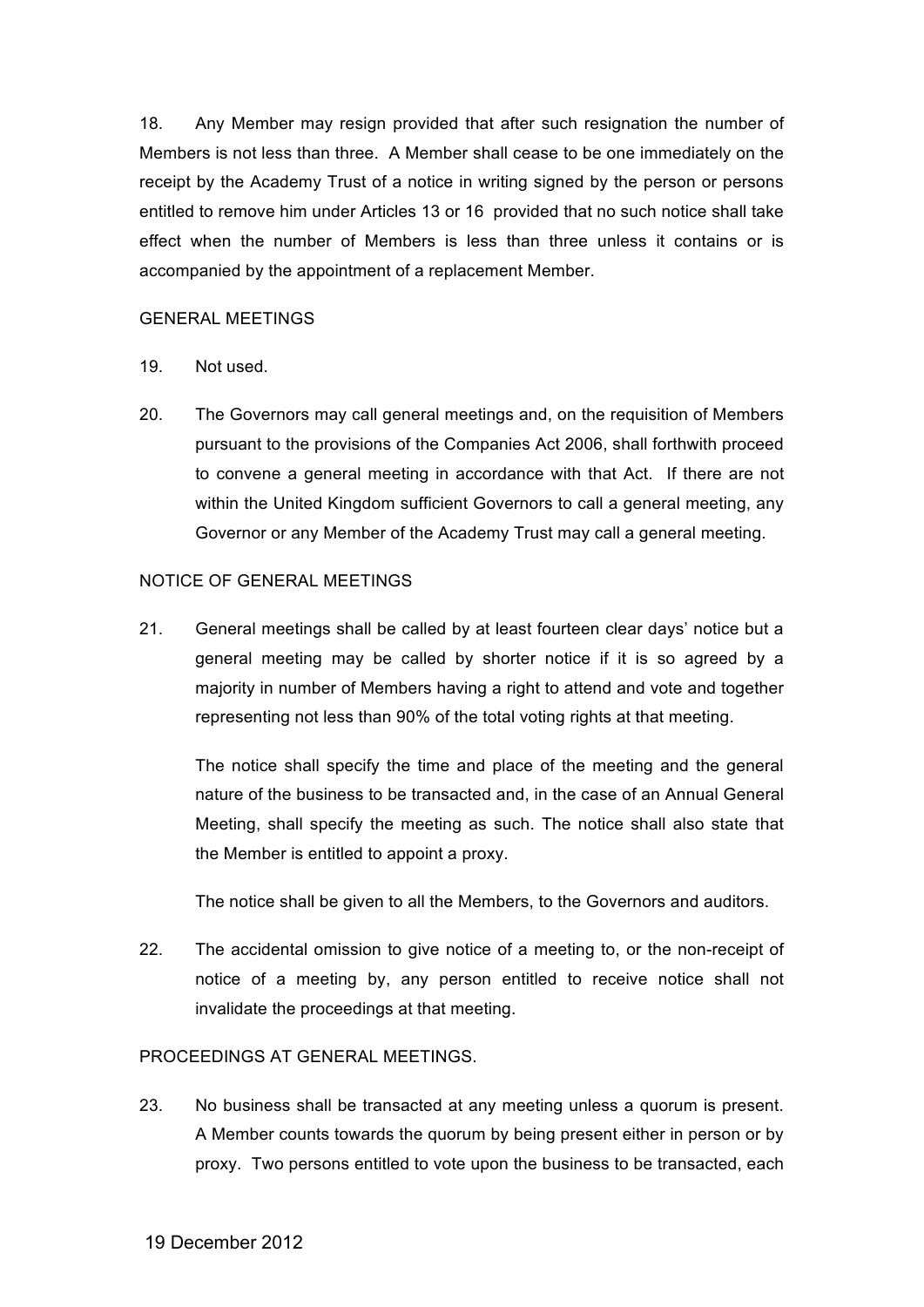being a Member or a proxy of a Member or a duly authorised representative of a Member organisation shall constitute a quorum.

- 24. If a quorum is not present within half an hour from the time appointed for the meeting, or if during a meeting a quorum ceases to be present, the meeting shall stand adjourned to the same day in the next week at the same time and place or to such time and place as the Governors may determine.
- 25. The chairman, if any, of the Governors or in his absence some other Governor nominated by the Governors shall preside as chairman of the meeting, but if neither the chairman nor such other Governor (if any) be present within fifteen minutes after the time appointed for holding the meeting and willing to act, the Governors present shall elect one of their number to be chairman and, if there is only one Governor present and willing to act, he shall be the chairman.
- 26. If no Governor is willing to act as chairman, or if no Governor is present within fifteen minutes after the time appointed for holding the meeting, the Members present and entitled to vote shall choose one of their number to be chairman.
- 27. A Governor shall, notwithstanding that he is not a Member, be entitled to attend and speak at any general meeting.
- 28. The chairman may, with the consent of a majority of the Members at a meeting at which a quorum is present (and shall if so directed by the meeting), adjourn the meeting from time to time and from place to place, but no business shall be transacted at any adjourned meeting other than the business which might properly have been transacted at the meeting had the adjournment not taken place. When a meeting is adjourned for fourteen days or more, at least seven clear days' notice shall be given specifying the time, date and place of the adjourned meeting and the general nature of the business to be transacted. Otherwise it shall not be necessary to give any such notice.
- 29. A resolution put to the vote of the meeting shall be decided on a show of hands unless before, or on the declaration of the result of the show of hands a poll is duly demanded. Subject to the provisions of the Companies Act 2006, a poll may be demanded:-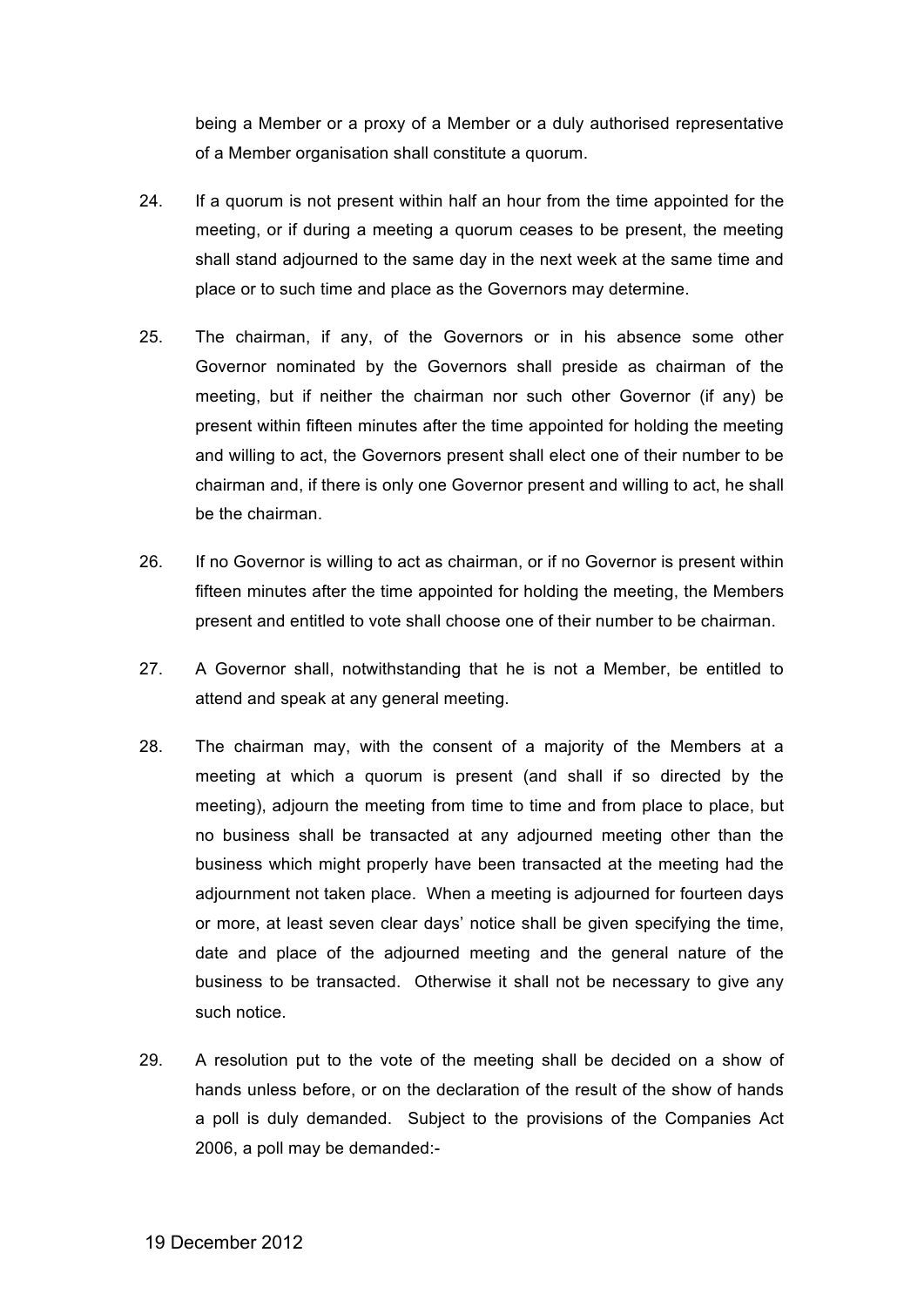- (a) by the chairman; or
- (b) by at least two Members having the right to vote at the meeting; or
- (c) by a Member or Members representing not less than one-tenth of the total voting rights of all the Members having the right to vote at the meeting.
- 30. Unless a poll is duly demanded a declaration by the chairman that a resolution has been carried or carried unanimously, or by a particular majority, or lost, or not carried by a particular majority and an entry to that effect in the minutes of the meeting shall be conclusive evidence of the fact without proof of the number or proportion of the votes recorded in favour of or against such resolution.
- 31. The demand for a poll may be withdrawn, before the poll is taken, but only with the consent of the chairman. The withdrawal of a demand for a poll shall not invalidate the result of a show of hands declared before the demand for the poll was made.
- 32. A poll shall be taken as the chairman directs and he may appoint scrutineers (who need not be Members) and fix a time, date and place for declaring the results. The result of the poll shall be deemed to be the resolution of the meeting at which the poll was demanded.
- 33. A poll demanded on the election of the chairman or on a question of adjournment shall be taken immediately. A poll demanded on any other question shall be taken either immediately or at such time, date and place as the chairman directs not being more than thirty days after the poll is demanded. The demand for a poll shall not prevent continuance of a meeting for the transaction of any business other than the question on which the poll is demanded. If a poll is demanded before the declaration of the result of a show of hands and the demand is duly withdrawn, the meeting shall continue as if the demand had not been made.
- 34. No notice need be given of a poll not taken immediately if the time, date and place at which it is to be taken are announced at the meeting at which it is demanded. In other cases at least seven clear days' notice shall be given specifying the time, date and place at which the poll is to be taken.
- 35. A resolution in writing agreed by such number of Members as required if it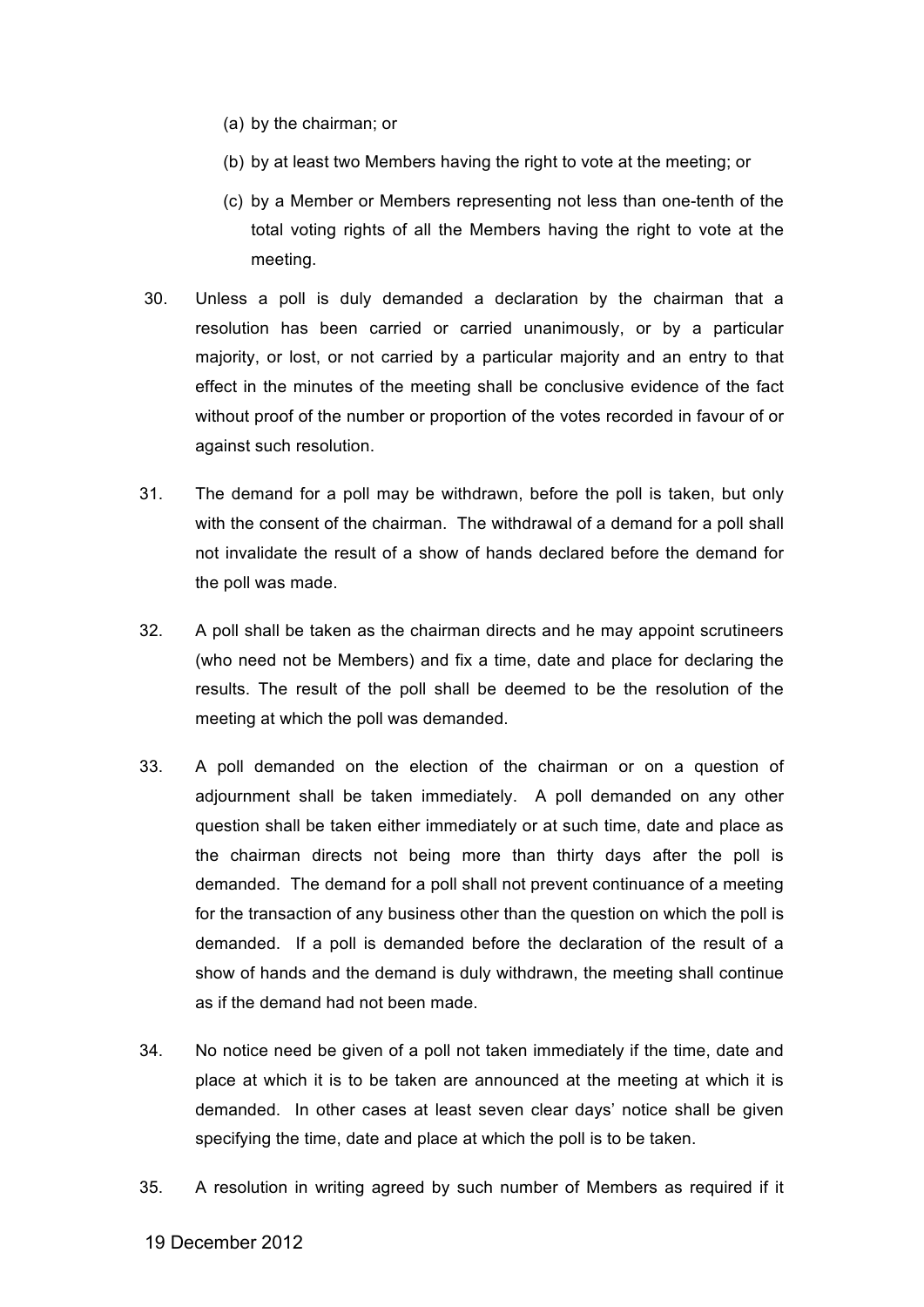had been proposed at a general meeting shall be as effectual as if it had been passed at a general meeting duly convened and held provided that a copy of the proposed resolution has been sent to every Member. The resolution may consist of several instruments in the like form each agreed by one or more Members.

## VOTES OF MEMBERS

- 36. On the show of hands every Member present in person shall have one vote. On a poll every Member present in person or by proxy shall have one vote.
- 37. Not used.
- 38. No Member shall be entitled to vote at any general meeting unless all moneys then payable by him to the Academy Trust have been paid.
- 39. No objections shall be raised to the qualification of any person to vote at any general meeting except at the meeting or adjourned meeting at which the vote objected to is tendered, and every vote not disallowed at the meeting shall be valid. Any objection made in due time shall be referred to the chairman whose decision shall be final and conclusive.
- 40. An instrument appointing a proxy shall be in writing, signed by or on behalf of the appointer and shall be in the following form (or in a form as near thereto as circumstances allow or in any other form which is usual or which the Governors may approve) -.

"I/We, …….., of ………, being a Member/Members of the above named Academy Trust, hereby appoint …… of ……, or in his absence, …….. of ....... as my/our proxy to attend, speak and vote in my/our name[s] and on my/our behalf at the annual general meeting/ general meeting of the Academy Trust to be held on …..20[ ], and at any adjournment thereof.

Signed on ….. 20[ ]"

41. Where it is desired to afford Members an opportunity of instructing the proxy how he shall act the instrument appointing a proxy shall be in the following form (or in a form as near thereto as circumstances allow or in any other form which is usual or which the Governors may approve)-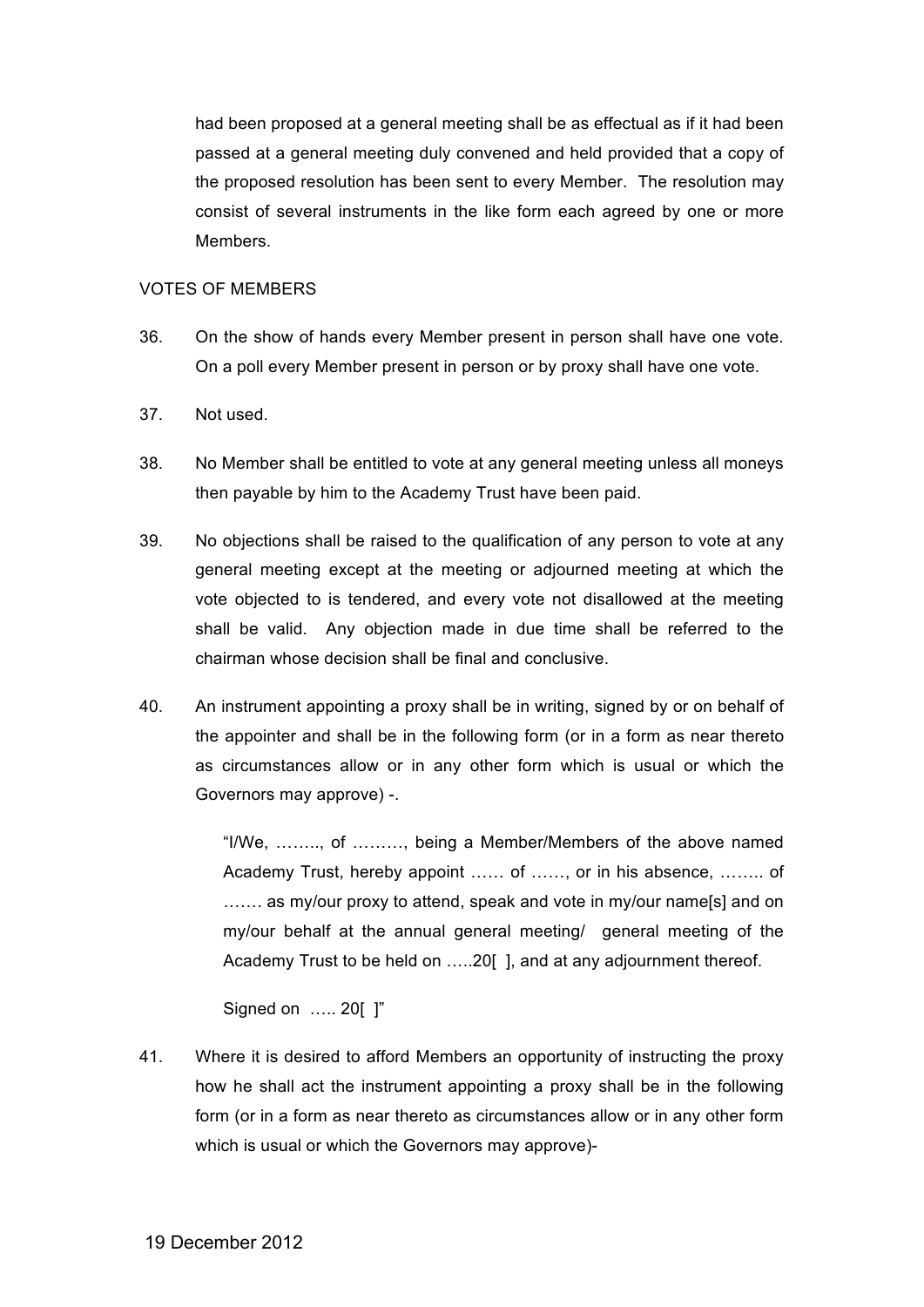"I/We, ……., of ……., being a Member/Members of the above-named Academy Trust, hereby appoint …. of ……., or in his absence, ….. of ......, as my/our proxy to attend, speak and vote in my/our name[s] and on my/our behalf at the annual general meeting/ general meeting of the Academy Trust, to be held on .... 20[], and at any adjournment thereof.

This form is to be used in respect of the resolutions mentioned below as follows:

Resolution No. 1 \*for \* against

Resolution No. 2 \*for \* against.

• Strike out whichever is not desired.

Unless otherwise instructed, the proxy may vote as he thinks fit or abstain from voting.

Signed on …. 20[ ]"

42. The instrument appointing a proxy and any authority under which it is signed or a copy of such authority certified by a notary or in some other way approved by the Governors may -

> (a) be deposited at the office or at such other place within the United Kingdom as is specified in the notice convening the meeting or in any instrument of proxy sent out by the Academy Trust in relation to the meeting not less than 48 hours before the time for holding the meeting or adjourned meeting at which the person named in the instrument proposes to vote, or

> (b) in the case of a poll taken more than 48 hours after it is demanded, be deposited as aforesaid after the poll has been demanded and not less than 24 hours before the time appointed for the taking of the poll;

> (c) where the poll is not taken forthwith but is taken not more than 48 hours after it was demanded, be delivered at the meeting at which the poll was demanded to the chairman or to the Clerk or to any Governor;

and an instrument of proxy which is not deposited or delivered in a manner so permitted shall be invalid.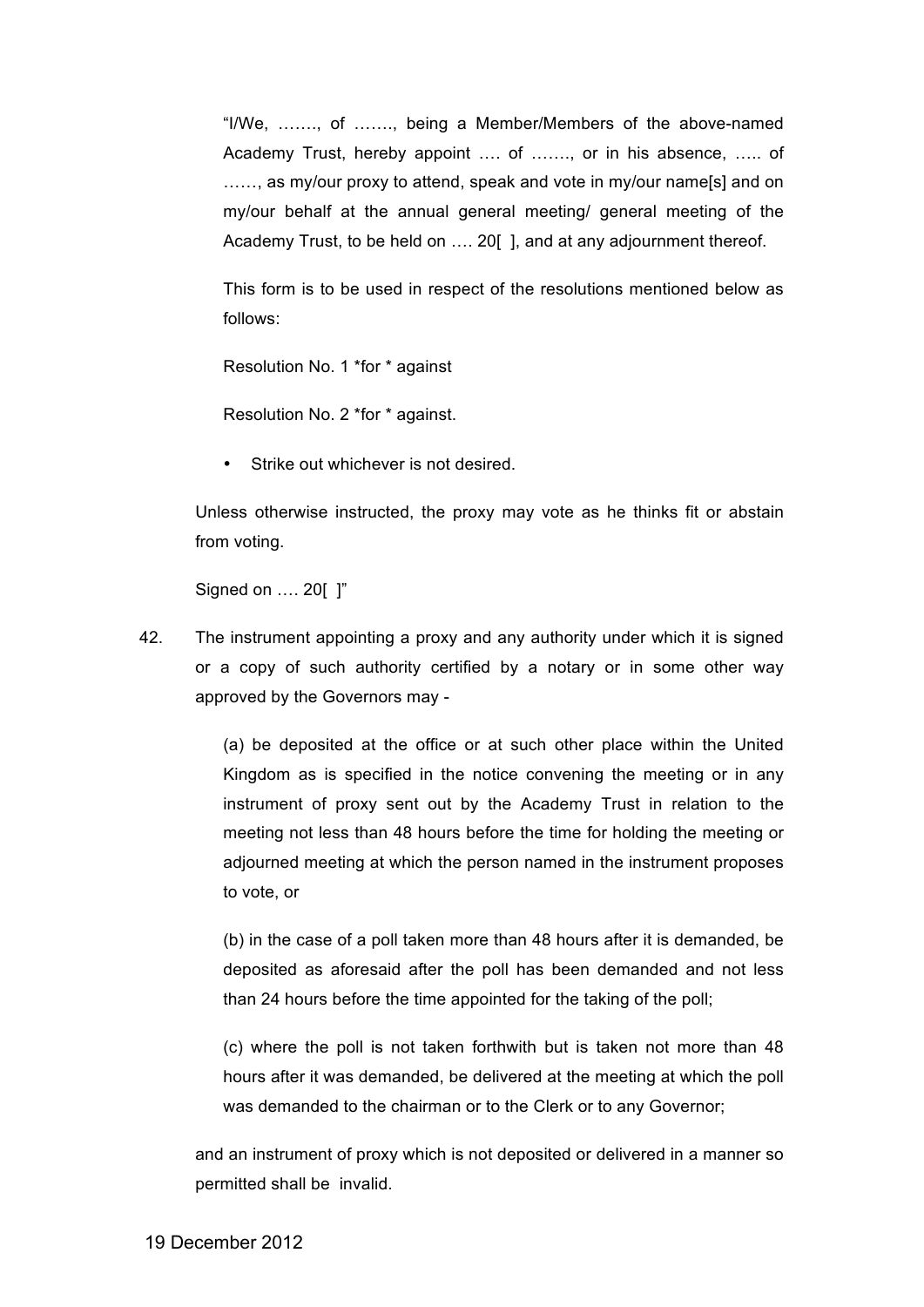43. A vote given or poll demanded by proxy or by the duly authorised representative of a corporation shall be valid notwithstanding the previous determination of the authority of the person voting or demanding a poll unless notice of the determination was received by the Academy Trust at the office or at such other place at which the instrument of proxy was duly deposited before the commencement of the meeting or adjourned meeting at which the vote given or the poll demanded or (or in the case of a poll taken otherwise than on the same day as the meeting or adjourned meeting) the time appointed for taking the poll.

44. Any organisation which is a Member of the Academy Trust may by resolution of its board of directors or other governing body authorise such person as it thinks fit to act as its representative at any meeting of the Academy Trust, and the person so authorised shall be entitled to exercise the same powers on behalf of the organisation which he represents as that organisation could exercise if it were an individual Member of the Academy Trust.

## GOVERNORS

45. The number of Governors shall be not less than three but (unless otherwise determined by ordinary resolution) shall not be subject to any maximum.

46. Subject to Articles 48-49 and 64, the Academy Trust shall have the following Governors:

- a. Up to 10 Governors, appointed under Article 50
- b. a minimum of two Parent Governors appointed under Articles 53- 58 $^3$ .
- c. the Principal $4$

47. The Academy Trust may also have any Co-opted Governor appointed under Article 59.

48. The first Governors shall be those persons named in the statement delivered pursuant to sections 9 and 12 of the Companies Act 2006.

49. Future Governors shall be appointed or elected, as the case may be, under

 $3$  There must always be a minimum of two parent governors

<sup>&</sup>lt;sup>4</sup> It is expected that the Principal will be a governor, except where the Principal elects not to be.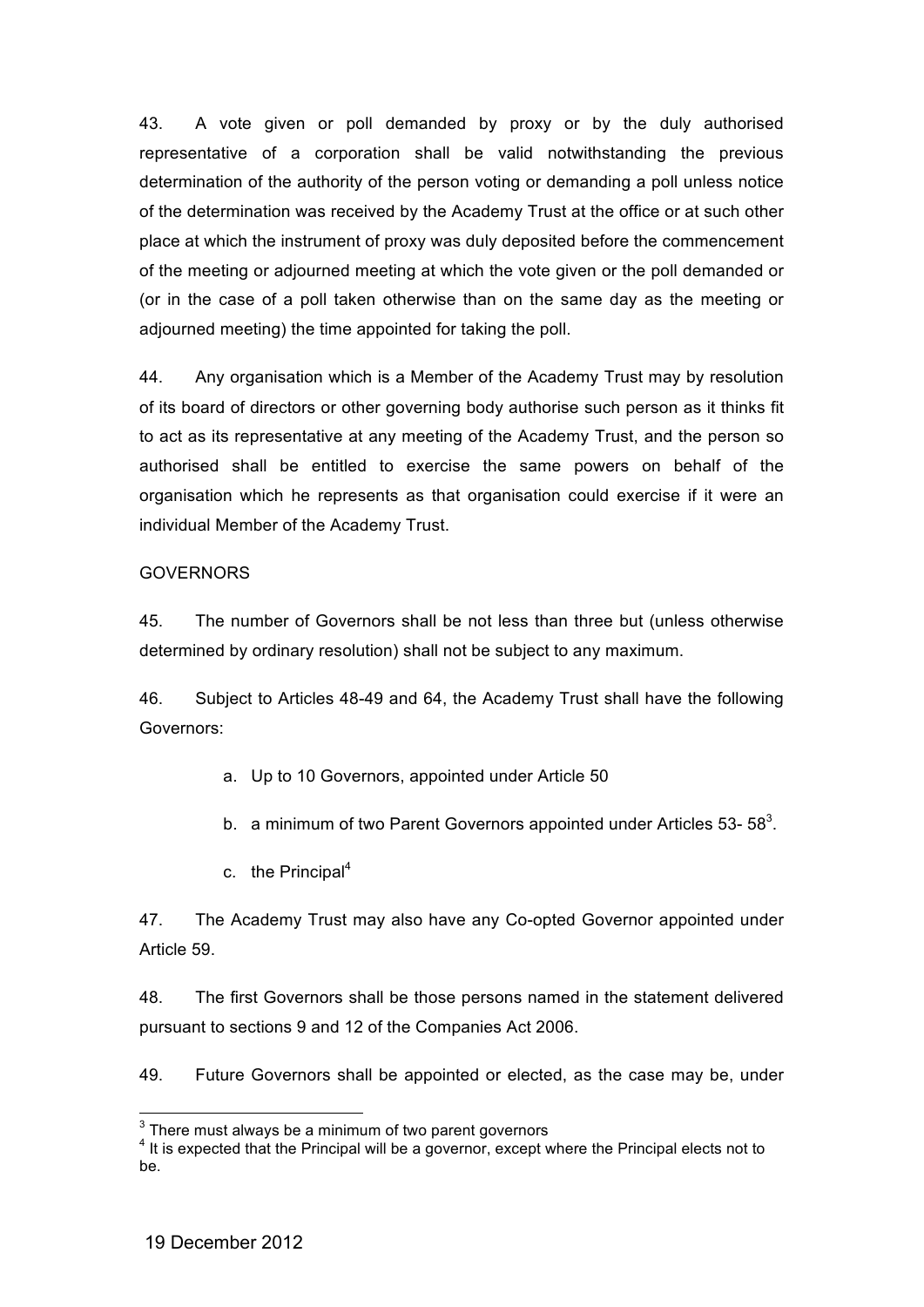these Articles. Where it is not possible for such a Governor to be appointed or elected due to the fact that an Academy has not yet been established, then the relevant Article or part thereof shall not apply.

## APPOINTMENT OF GOVERNORS

50. The Members may appoint up to 10 Governors provided that in making such appointments the Members shall ensure that nominees of the Employer Sponsors and University Sponsor together form a majority of the total number of Governors.

50A. The Members may appoint Staff Governors through such process as they may determine, provided that the total number of Governors (including the Principal) who are employees of the Academy Trust shall not exceed one third of the total number of Governors.

51. Not used.

52. Not used.

53. Subject to Article 57, the Parent Governors shall be elected by parents of registered pupils at the Academy. A Parent Governor must be a parent of a pupil at the Academy at the time when he is elected.

54. The Governing Body shall make all necessary arrangements for, and determine all other matters relating to, an election of Parent Governors, including any question of whether a person is a parent of a registered pupil at the Academy. Any election of Parent Governors which is contested shall be held by secret ballot.

55. The arrangements made for the election of a Parent Governor shall provide for every person who is entitled to vote in the election to have an opportunity to do so by post or, if he prefers, by having his ballot paper returned to the Academy Trust by a registered pupil at the Academy.

56. Where a vacancy for a Parent Governor is required to be filled by election, the Governing Body shall take such steps as are reasonably practical to secure that every person who is known to them to be a parent of a registered pupil at the Academy is informed of the vacancy and that it is required to be filled by election, informed that he is entitled to stand as a candidate, and vote at the election, and given an opportunity to do so.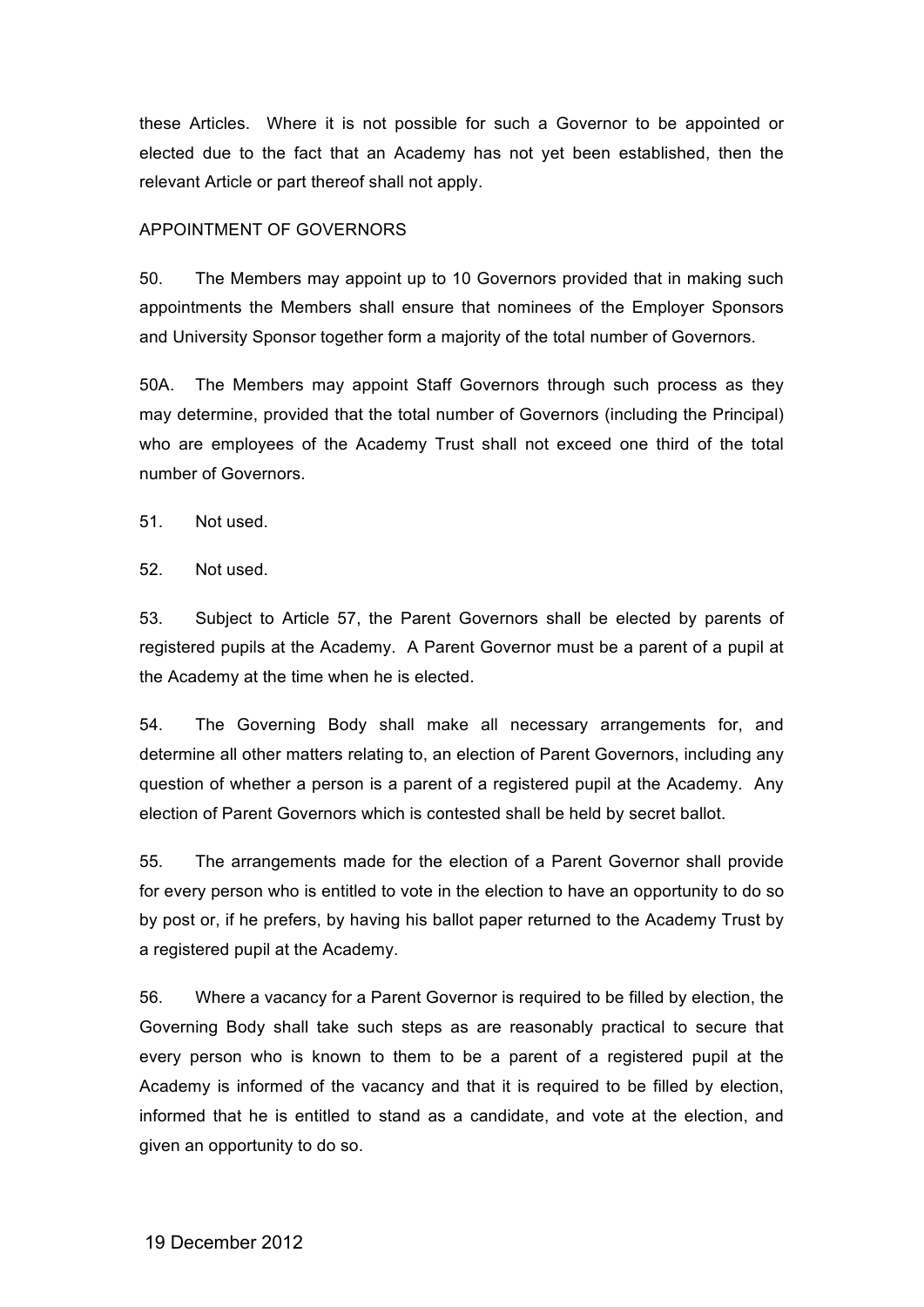57. The number of Parent Governors required shall be made up by Parent Governors appointed by the Governing Body if the number of parents standing for election is less than the number of vacancies.

58. In appointing a Parent Governor the Governing Body shall appoint a person who is the parent of a registered pupil at the Academy; or where it is not reasonably practical to do so, a person who is the parent of a child of compulsory school age.

## CO-OPTED GOVERNORS

59. The Governors may appoint a maximum of three Co-opted Governors. A 'Coopted Governor' means a person who is appointed to be a Governor by being Coopted by Governors who have not themselves been so appointed. The Governors may not co-opt an employee of the Academy Trust as a Co-opted Governor if thereby the number of Governors who are employees of the Academy Trust would exceed one third of the total number of Governors (including the Principal).

60. to 64. Not used.

## TERM OF OFFICE

65. The term of office for any Governor shall be four years.. Subject to remaining eligible to be a particular type of Governor, any Governor may be re-appointed or reelected.

## RESIGNATION AND REMOVAL

66. A Governor shall cease to hold office if he resigns his office by notice to the Academy Trust (but only if at least three Governors will remain in office when the notice of resignation is to take effect).

67. A Governor shall cease to hold office if he is removed by the person or persons who appointed him. This Article does not apply in respect of a Parent Governor.

68. Where a Governor resigns his office or is removed from office, the Governor or, where he is removed from office, those removing him, shall give written notice thereof to the Clerk.

68A. Not used.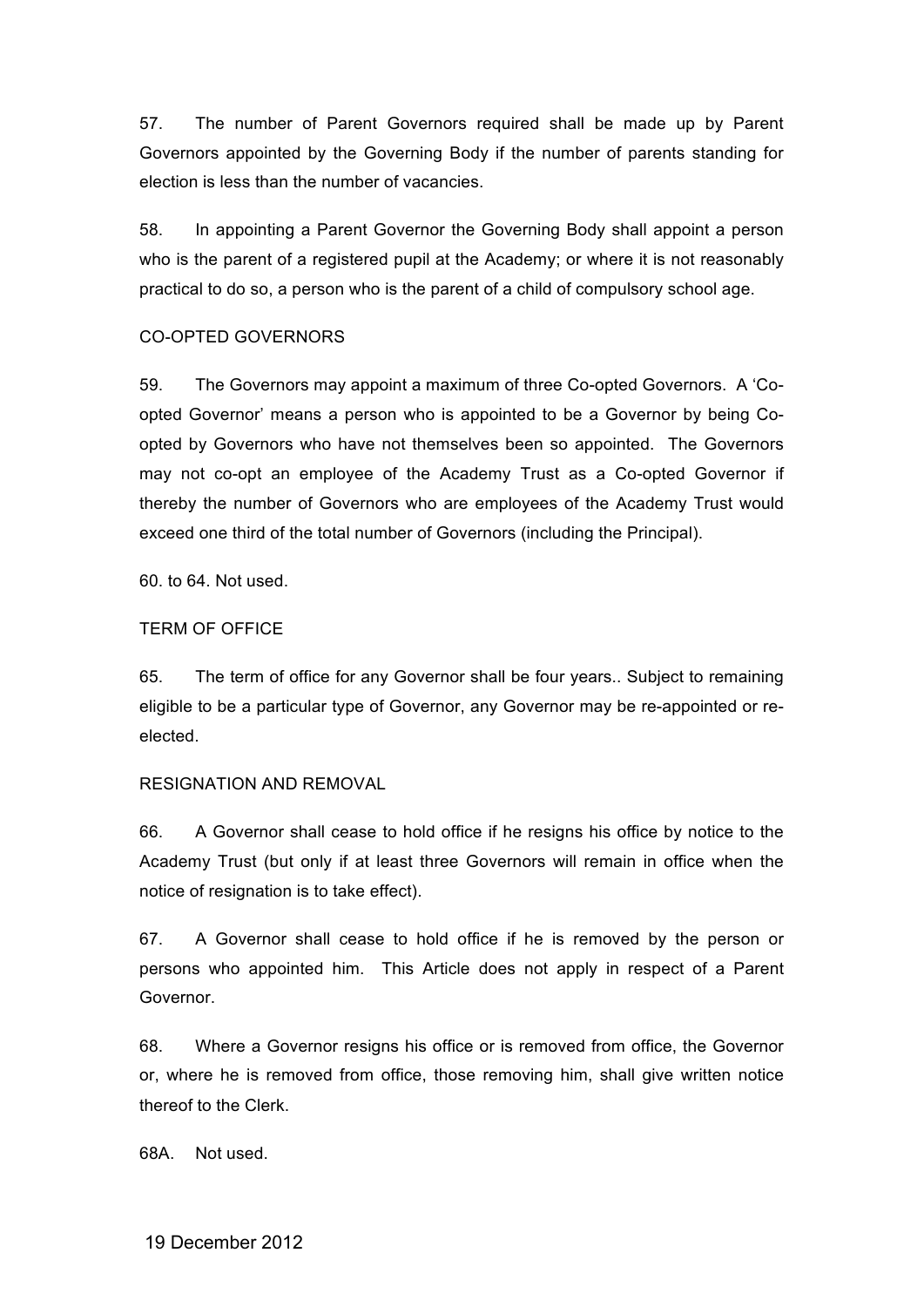## DISQUALIFICATION OF GOVERNORS

69. No person shall be qualified to be a Governor unless he is aged 18 or over at the date of his election or appointment. No current student of the Academy shall be a Governor.

70. A Governor shall cease to hold office if he becomes incapable by reason of illness or injury of managing or administering his own affairs.

71. A Governor shall cease to hold office if he is absent without the permission of the Governors from all their meetings held within a period of six months and the Governors resolve that his office be vacated.

72. A person shall be disqualified from holding or continuing to hold office as a Governor if—

> a) his estate has been sequestrated and the sequestration has not been discharged, annulled or reduced; or

b) he is the subject of a bankruptcy restrictions order or an interim order.

73. A person shall be disqualified from holding or continuing to hold office as a Governor at any time when he is subject to a disqualification order or a disqualification undertaking under the Company Directors Disqualification Act 1986 or to an order made under section 429(2)(b) of the Insolvency Act 1986 (failure to pay under county court administration order).

74. A Governor shall cease to hold office if he ceases to be a Governor by virtue of any provision in the Companies Act 2006 or is disqualified from acting as a trustee by virtue of section 178 of the Charities Act 2011 (or any statutory re-enactment or modification of that provision).

75. A person shall be disqualified from holding or continuing to hold office as a Governor if he has been removed from the office of charity trustee or trustee for a charity by an order made by the Charity Commission or the High Court on the grounds of any misconduct or mismanagement in the administration of the charity for which he was responsible or to which he was privy, or which he by his conduct contributed to or facilitated.

76. Not used.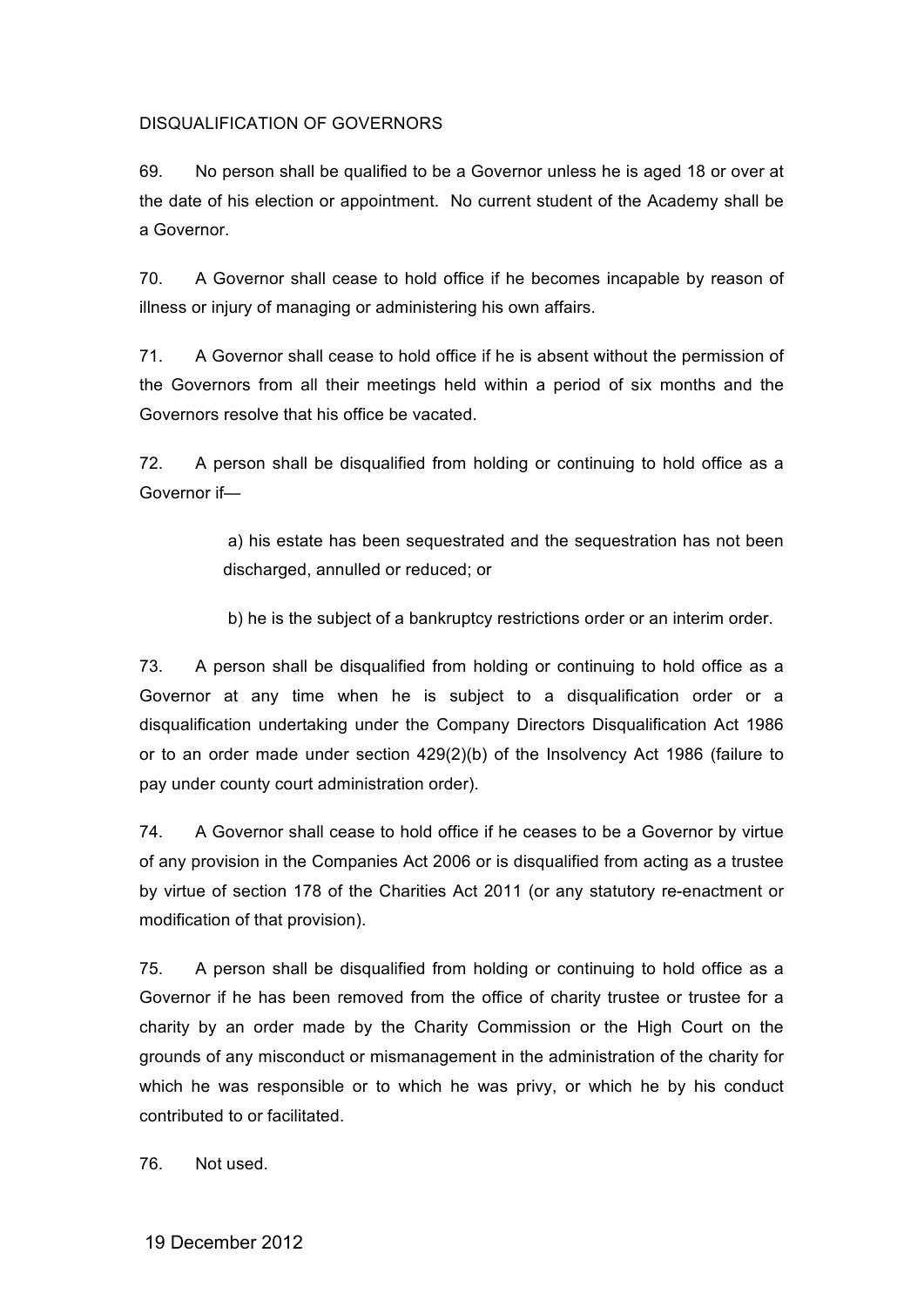#### 77. Not used.

78. A person shall be disqualified from holding or continuing to hold office as a Governor where he has, at any time, been convicted of any criminal offence, excluding any that have been spent under the Rehabilitation of Offenders Act 1974 as amended, and excluding any offence for which the maximum sentence is a fine or a lesser sentence except where a person has been convicted of any offence which falls under section 178 of the Charities Act 2011.

79. After the Academy has opened, a person shall be disqualified from holding or continuing to hold office as a Governor if he has not provided to the chairman of the Governors a criminal records certificate at an enhanced disclosure level under section 113B of the Police Act 1997. In the event that the certificate discloses any information which would in the opinion of either the chairman or the Principal confirm their unsuitability to work with children that person shall be disqualified. If a dispute arises as to whether a person shall be disqualified, a referral shall be made to the Secretary of State to determine the matter. The determination of the Secretary of State shall be final.

80. Where, by virtue of these Articles a person becomes disqualified from holding, or continuing to hold office as a Governor; and he is, or is proposed, to become such a Governor, he shall upon becoming so disqualified give written notice of that fact to the Clerk.

81. Articles 69 to 80 and Articles 98 to 99 also apply to any member of any committee of the Governors who is not a Governor.

#### CLERK TO THE GOVERNORS

82. The Clerk shall be appointed by the Governors for such term, at such remuneration and upon such conditions as they may think fit; and any Clerk so appointed may be removed by them. The Clerk shall not be a Governor or a Principal. Notwithstanding this Article, the Governors may, where the Clerk fails to attend a meeting of theirs, appoint any one of their number or any other person to act as Clerk for the purposes of that meeting.

## CHAIRMAN AND VICE-CHAIRMAN OF THE GOVERNORS

83. The Governors shall each school year elect a chairman and a vice-chairman from among their number. A Governor who is employed by the Academy Trust shall

## 19 December 2012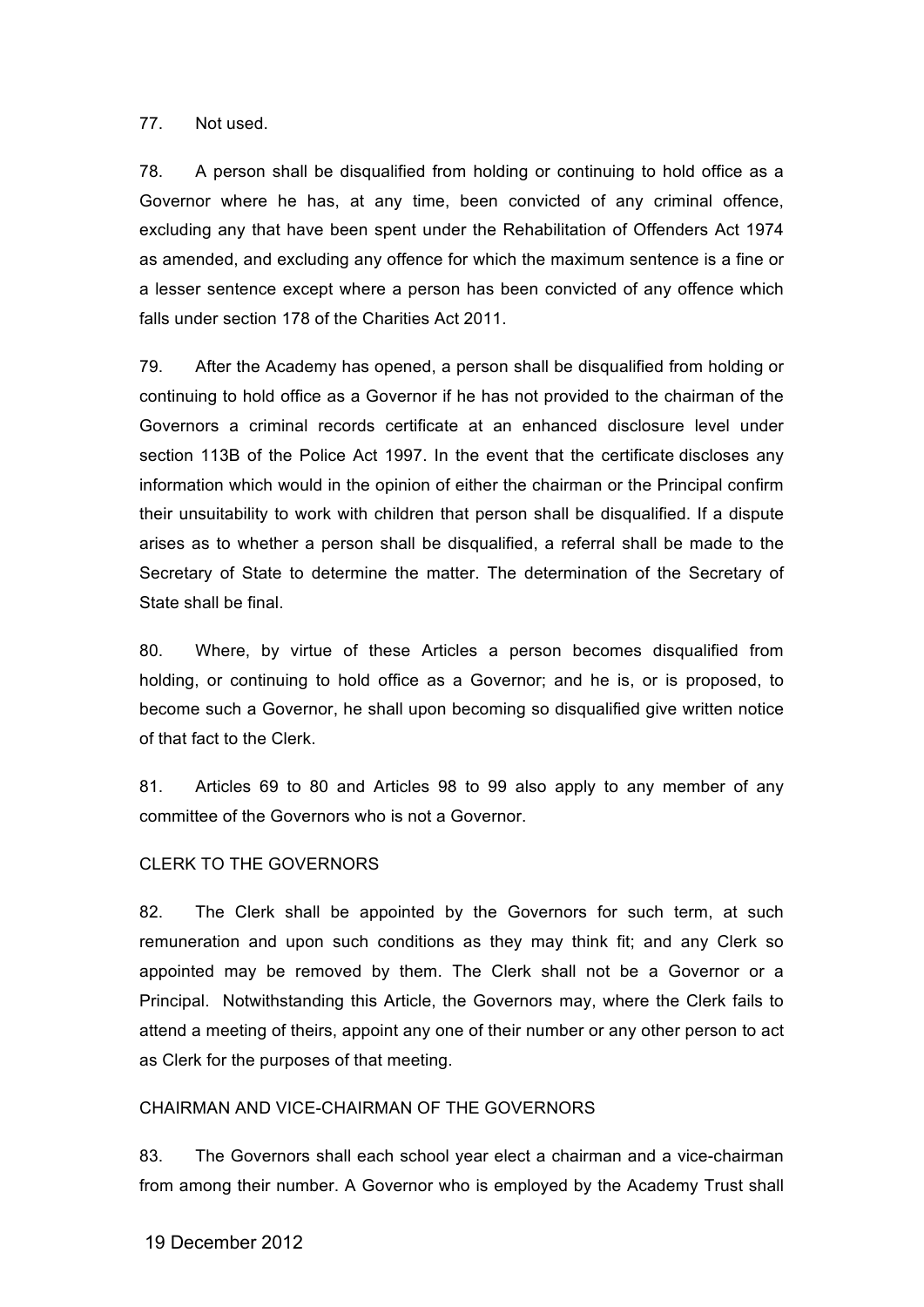not be eligible for election as chairman or vice-chairman.

84. Subject to Article 85, the chairman or vice-chairman shall hold office as such until his successor has been elected in accordance with Article 86.

85. The chairman or vice-chairman may at any time resign his office by giving notice in writing to the Clerk. The chairman or vice-chairman shall cease to hold office if—

- a) he ceases to be a Governor;
- b) he is employed by the Academy Trust;
- c) he is removed from office in accordance with these Articles; or
- d) in the case of the vice-chairman, he is elected in accordance with these Articles to fill a vacancy in the office of chairman.

86. Where by reason of any of the matters referred to in Article 85, a vacancy arises in the office of chairman or vice-chairman, the Governors shall at their next meeting elect one of their number to fill that vacancy.

87. Where the chairman is absent from any meeting or there is at the time a vacancy in the office of the chairman, the vice-chairman shall act as the chair for the purposes of the meeting.

88. Not used.

89. Not used.

90. Not used.

91. The Governors may remove the chairman or vice-chairman from office in accordance with these Articles.

92. A resolution to remove the chairman or vice-chairman from office which is passed at a meeting of the Governors shall not have effect unless—

> a) it is confirmed by a resolution passed at a second meeting of the Governors held not less than fourteen days after the first meeting; and

> b) the matter of the chairman's or vice-chairman's removal from office is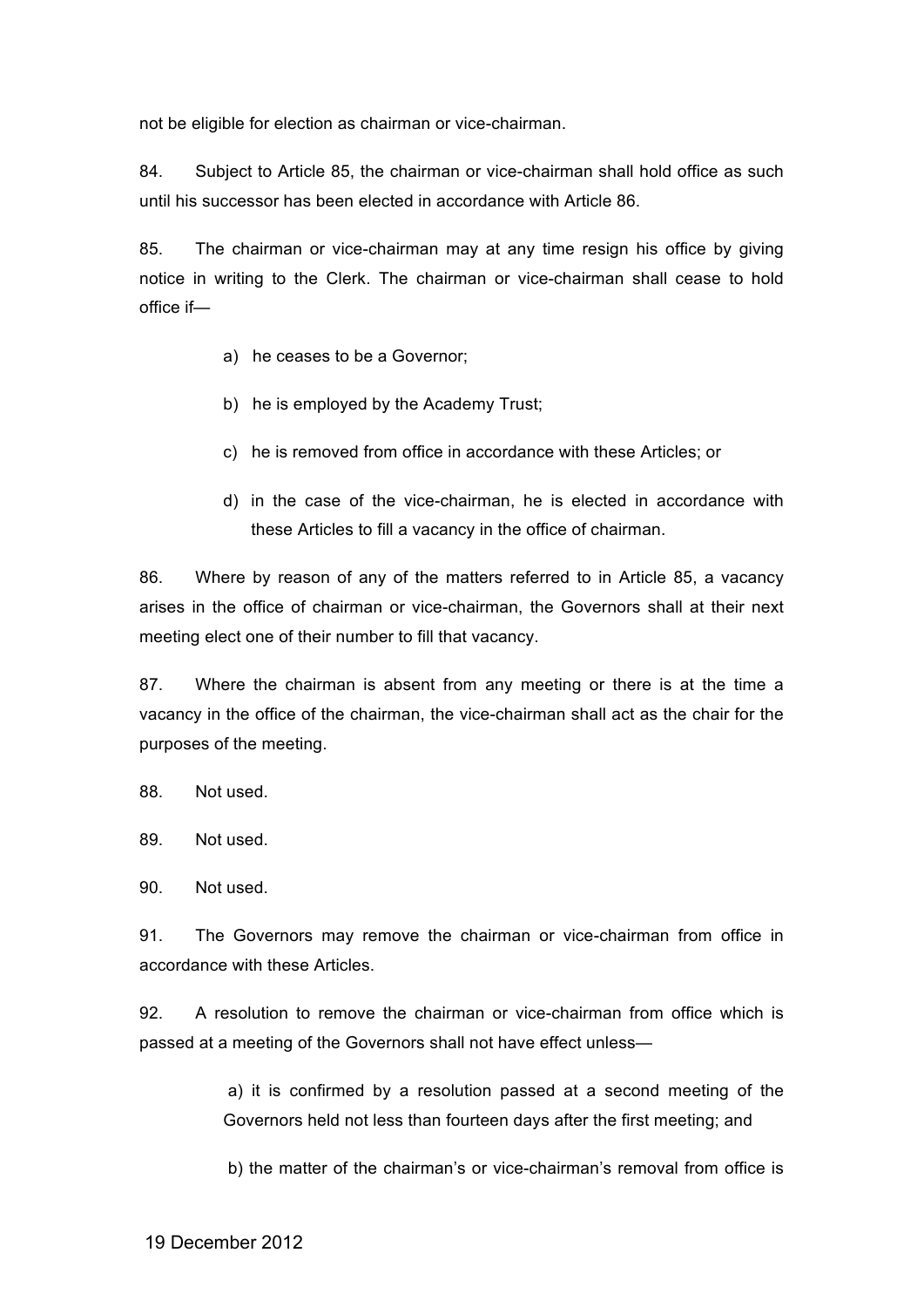specified as an item of business on the agenda for each of those meetings.

93. Before the Governors resolve at the relevant meeting on whether to confirm the resolution to remove the chairman or vice-chairman from office, the Governor or Governors proposing his removal shall at that meeting state their reasons for doing so and the chairman or vice-chairman shall be given an opportunity to make a statement in response.

#### POWERS OF GOVERNORS

94. Subject to provisions of the Companies Act 2006, the Articles and to any directions given by special resolution, the business of the Academy Trust shall be managed by the Governors who may exercise all the powers of the Academy Trust. No alteration of the Articles and no such direction shall invalidate any prior act of the Governors which would have been valid if that alteration had not been made or that direction had not been given. The powers given by this Article shall not be limited by any special power given to the Governors by the Articles and a meeting of Governors at which a quorum is present may exercise all the powers exercisable by the Governors.

95. In addition to all powers hereby expressly conferred upon them and without detracting from the generality of their powers under the Articles the Governors shall have the following powers, namely:

> a) to expend the funds of the Academy Trust in such manner as they shall consider most beneficial for the achievement of the Object and to invest in the name of the Academy Trust such part of the funds as they may see fit and to direct the sale or transposition of any such investments and to expend the proceeds of any such sale in furtherance of the Object; and

b) to enter into contracts on behalf of the Academy Trust.

96. In the exercise of their powers and functions, the Governors may consider any advice given by the Principal and any other executive officer.

97. Any bank account in which any money of the Academy Trust is deposited shall be operated by the Governors in the name of the Academy Trust. All cheques and orders for the payment of money from such an account shall be signed by at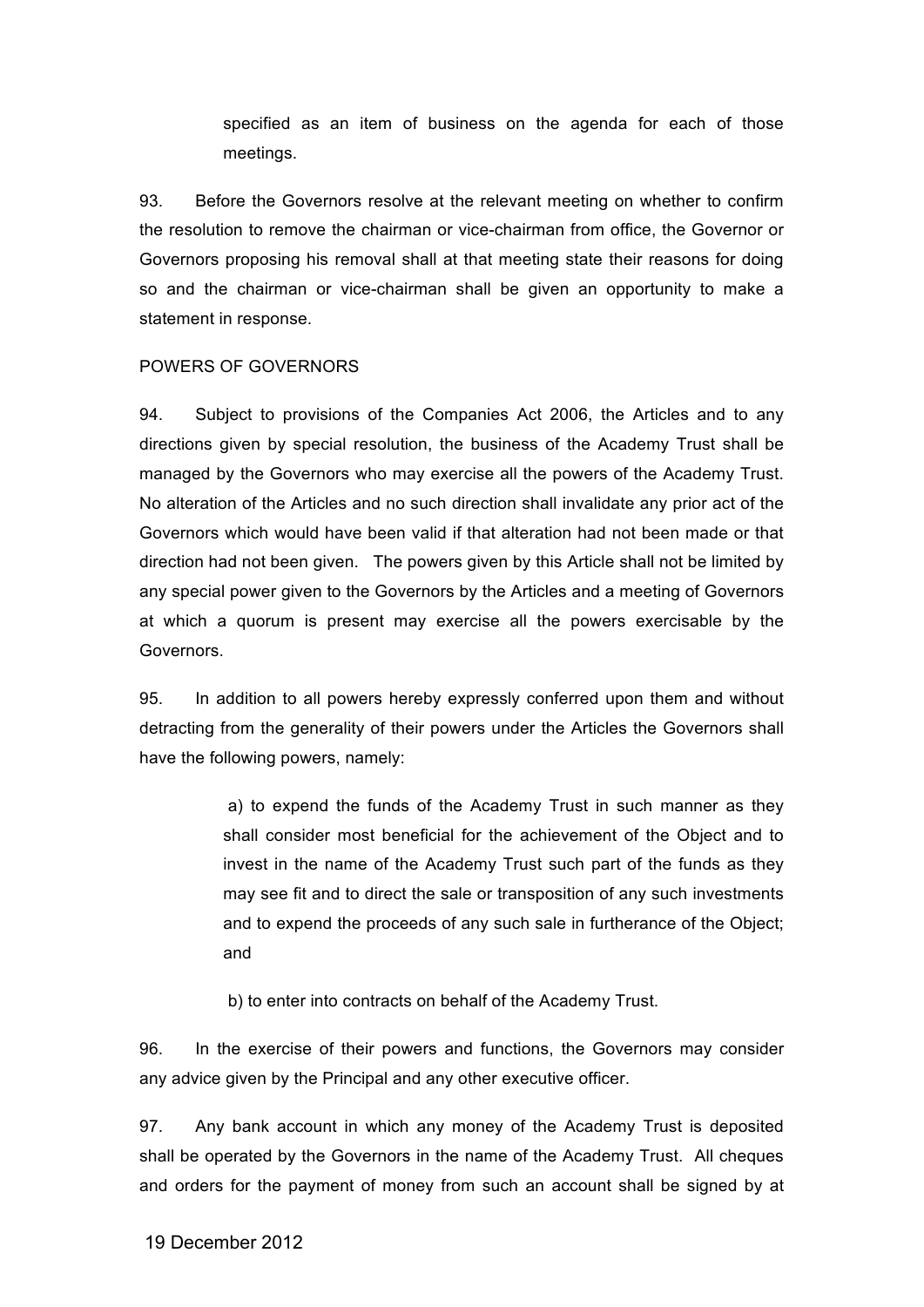least two signatories authorised by the Governors.

### CONFLICTS OF INTEREST

98. Any Governor who has or can have any direct or indirect duty or personal interest (including but not limited to any Personal Financial Interest) which conflicts or may conflict with his duties as a Governor shall disclose that fact to the Governors as soon as he becomes aware of it. A Governor must absent himself from any discussions of the Governors in which it is possible that a conflict will arise between his duty to act solely in the interests of the Academy Trust and any duty or personal interest (including but not limited to any Personal Financial Interest).

99. For the purpose of Article 98, a Governor has a Personal Financial Interest in the employment or remuneration of, or the provision of any other benefit to, that Governor as permitted by and as defined by articles **6.5-6.10**.

#### THE MINUTES

100. The minutes of the proceedings of a meeting of the Governors shall be drawn up and entered into a book kept for the purpose by the person acting as Clerk for the purposes of the meeting; and shall be signed (subject to the approval of the Governors) at the same or next subsequent meeting by the person acting as chairman thereof.

#### **COMMITTEES**

101. Subject to these Articles, the Governors may establish any committee. Subject to these Articles, the constitution, membership and proceedings of any committee shall be determined by the Governors. The establishment, terms of reference, constitution and membership of any committee of the Governors shall be reviewed at least once in every twelve months. The membership of any committee of the Governors may include persons who are not Governors, provided that a majority of members of any such committee shall be Governors. The Governors may determine that some or all of the members of a committee who are not Governors shall be entitled to vote in any proceedings of the committee. No vote on any matter shall be taken at a meeting of a committee of the Governors unless the majority of members of the committee present are Governors.

#### DELEGATION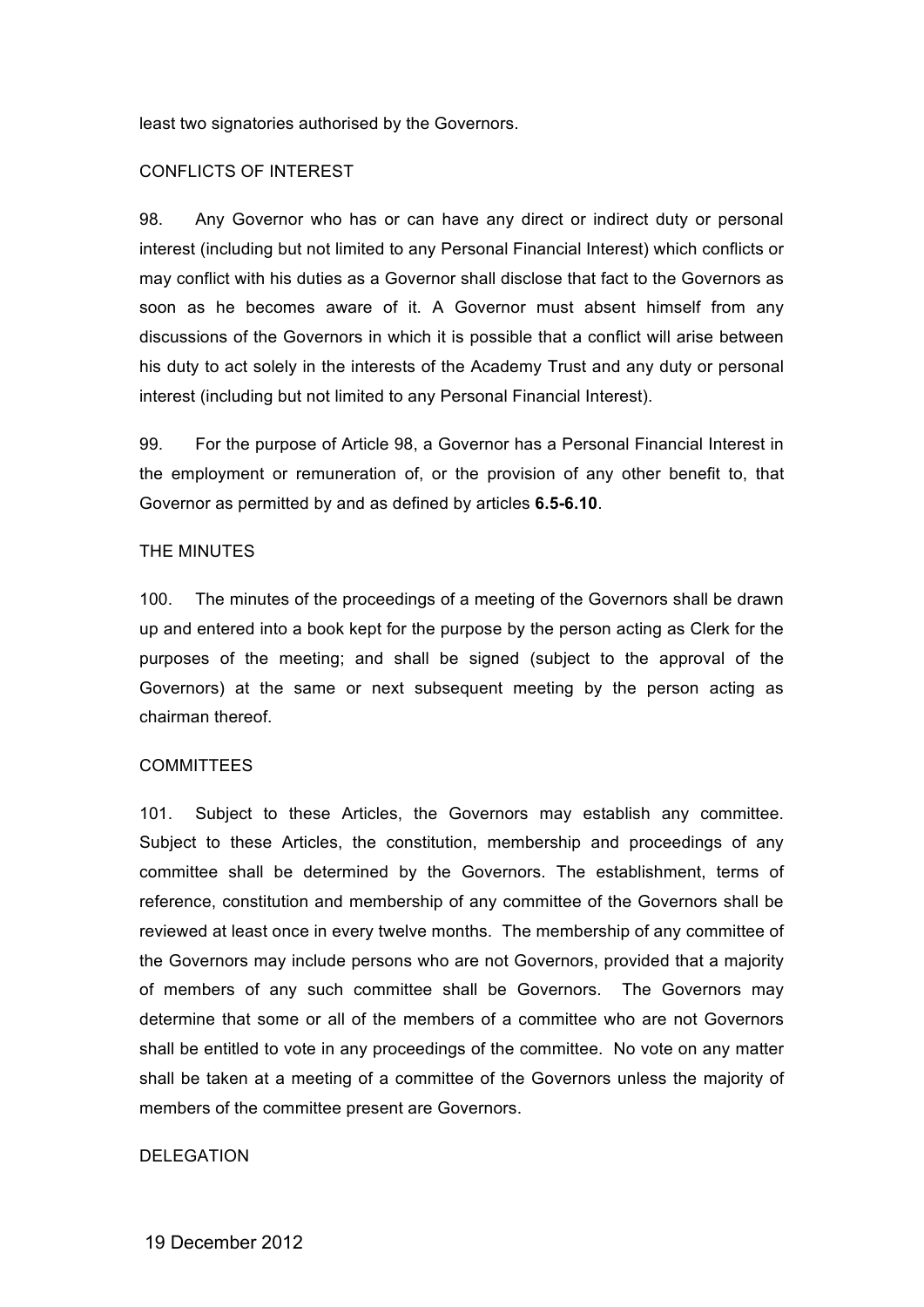102. The Governors may delegate to any Governor, committee, the Principal or any other holder of an executive office, such of their powers or functions as they consider desirable to be exercised by them. Any such delegation may be made subject to any conditions the Governors may impose and may be revoked or altered.

103. Where any power or function of the Governors is exercised by any committee, any Governor, Principal or any other holder of an executive office, that person or committee shall report to the Governors in respect of any action taken or decision made with respect to the exercise of that power or function at the meeting of the Governors immediately following the taking of the action or the making of the decision.

#### PRINCIPAL

104. The Governors shall appoint the Principal. The Governors may delegate such powers and functions as they consider are required by the Principal for the internal organisation, management and control of the Academy (including the implementation of all policies approved by the Governors and for the direction of the teaching and curriculum at the Academy).

#### MEETINGS OF THE GOVERNORS

105. Subject to these Articles, the Governors may regulate their proceedings as they think fit.

106. The Governors shall hold at least three meetings in every school year. Meetings of the Governors shall be convened by the Clerk. In exercising his functions under this Article the Clerk shall comply with any direction—

a) given by the Governors; or

b) given by the chairman of the Governors or, in his absence or where there is a vacancy in the office of chairman, the vice-chairman of the Governors, so far as such direction is not inconsistent with any direction given as mentioned in (a).

107. Any three Governors may, by notice in writing given to the Clerk, requisition a meeting of the Governors; and it shall be the duty of the Clerk to convene such a meeting as soon as is reasonably practicable.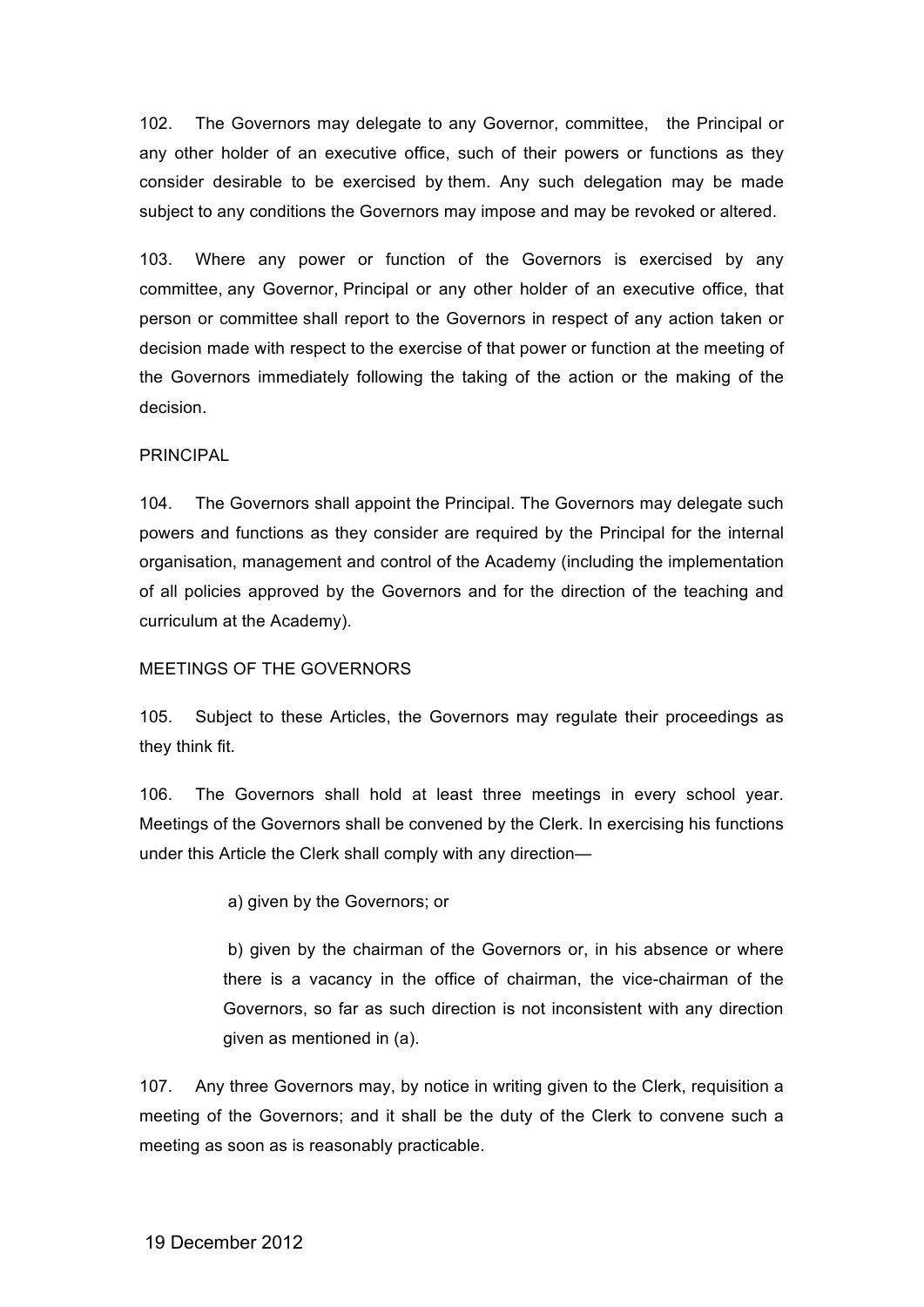108. Each Governor shall be given at least seven clear days before the date of a meeting –

> a) notice in writing thereof, signed by the Clerk, and sent to each Governor at the address provided by each Governor from time to time; and

b) a copy of the agenda for the meeting;

provided that where the chairman or, in his absence or where there is a vacancy in the office of chairman, the vice-chairman, so determines on the ground that there are matters demanding urgent consideration, it shall be sufficient if the written notice of a meeting, and the copy of the agenda thereof are given within such shorter period as he directs.

109. The convening of a meeting and the proceedings conducted thereat shall not be invalidated by reason of any individual not having received written notice of the meeting or a copy of the agenda thereof.

110. A resolution to rescind or vary a resolution carried at a previous meeting of the Governors shall not be proposed at a meeting of the Governors unless the consideration of the rescission or variation of the previous resolution is a specific item of business on the agenda for that meeting.

111. A meeting of the Governors shall be terminated forthwith if—

- (a) the Governors so resolve; or
- (b) the number of Governors present ceases to constitute a quorum for a meeting of the Governors in accordance with Article 114 , subject to Article 116 .

112. Where in accordance with Article 111 a meeting is not held or is terminated before all the matters specified as items of business on the agenda for the meeting have been disposed of, a further meeting shall be convened by the Clerk as soon as is reasonably practicable, but in any event within seven days of the date on which the meeting was originally to be held or was so terminated.

113. Where the Governors resolve in accordance with Article 111 to adjourn a meeting before all the items of business on the agenda have been disposed of, the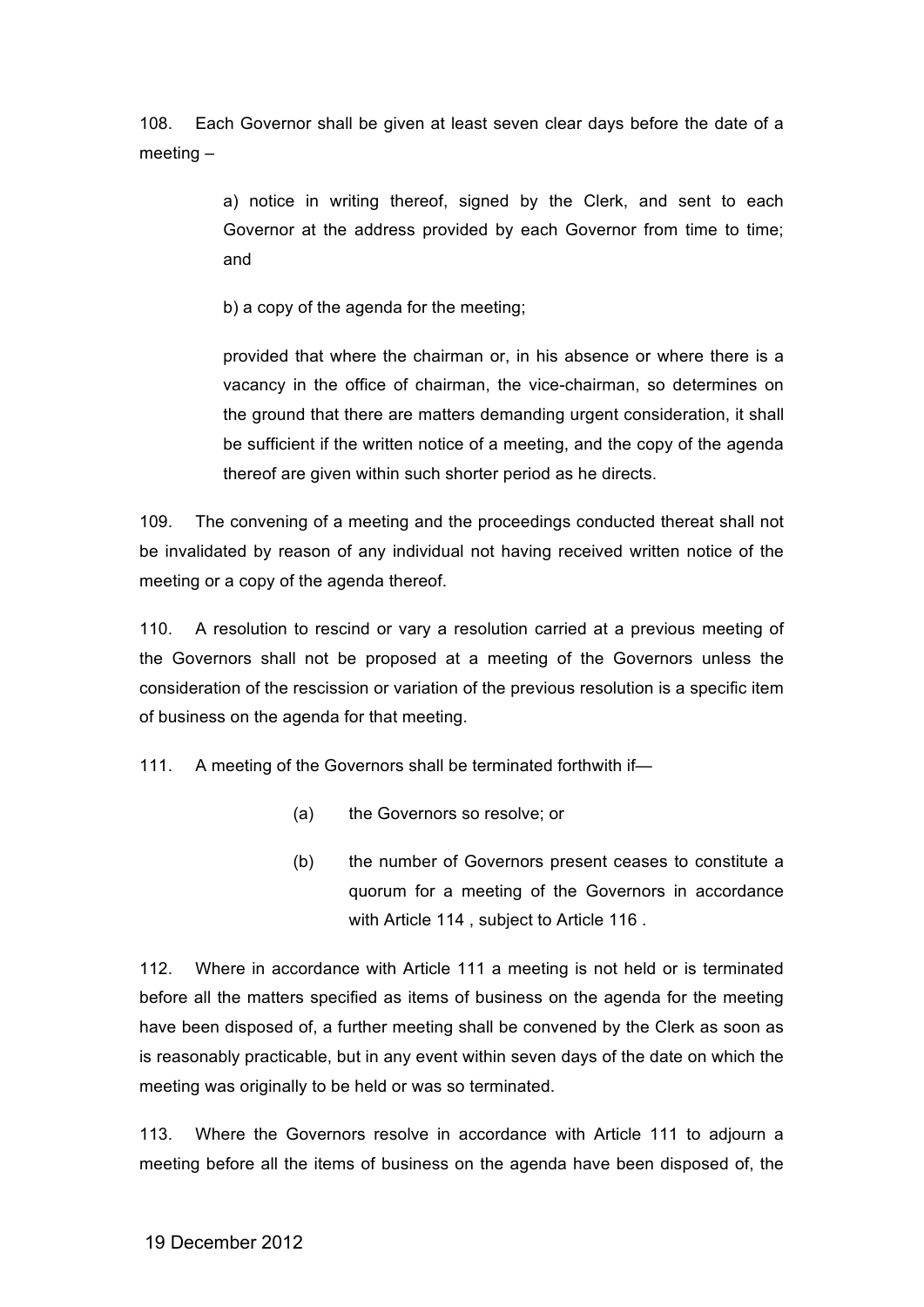Governors shall before doing so determine the time and date at which a further meeting is to be held for the purposes of completing the consideration of those items, and they shall direct the Clerk to convene a meeting accordingly.

114. Subject to Article 116 the quorum for a meeting of the Governors, and any vote on any matter thereat, shall be any three Governors, or, where greater, any one third (rounded up to a whole number) of the total number of Governors holding office at the date of the meeting.

115. The Governors may act notwithstanding any vacancies in their number, but, if the numbers of Governors is less than the number fixed as the quorum, the continuing Governors may act only for the purpose of filling vacancies or of calling a general meeting.

116. The quorum for the purposes of—

- a. appointing a parent Governor under Article 57;
- b. any vote on the removal of a Governor in accordance with Article 67;
- c. any vote on the removal of the chairman of the Governors in accordance with Article 91;

shall be any two-thirds (rounded up to a whole number) of the persons who are at the time Governors entitled to vote on those respective matters.

117. Subject to these Articles, every question to be decided at a meeting of the Governors shall be determined by a majority of the votes of the Governors present and voting on the question. Every Governor shall have one vote.

118. Subject to Article 114-116, where there is an equal division of votes, the chairman of the meeting shall have a casting vote in addition to any other vote he may have..

119. The proceedings of the Governors shall not be invalidated by

a. any vacancy among their number; or

b. any defect in the election, appointment or nomination of any Governor.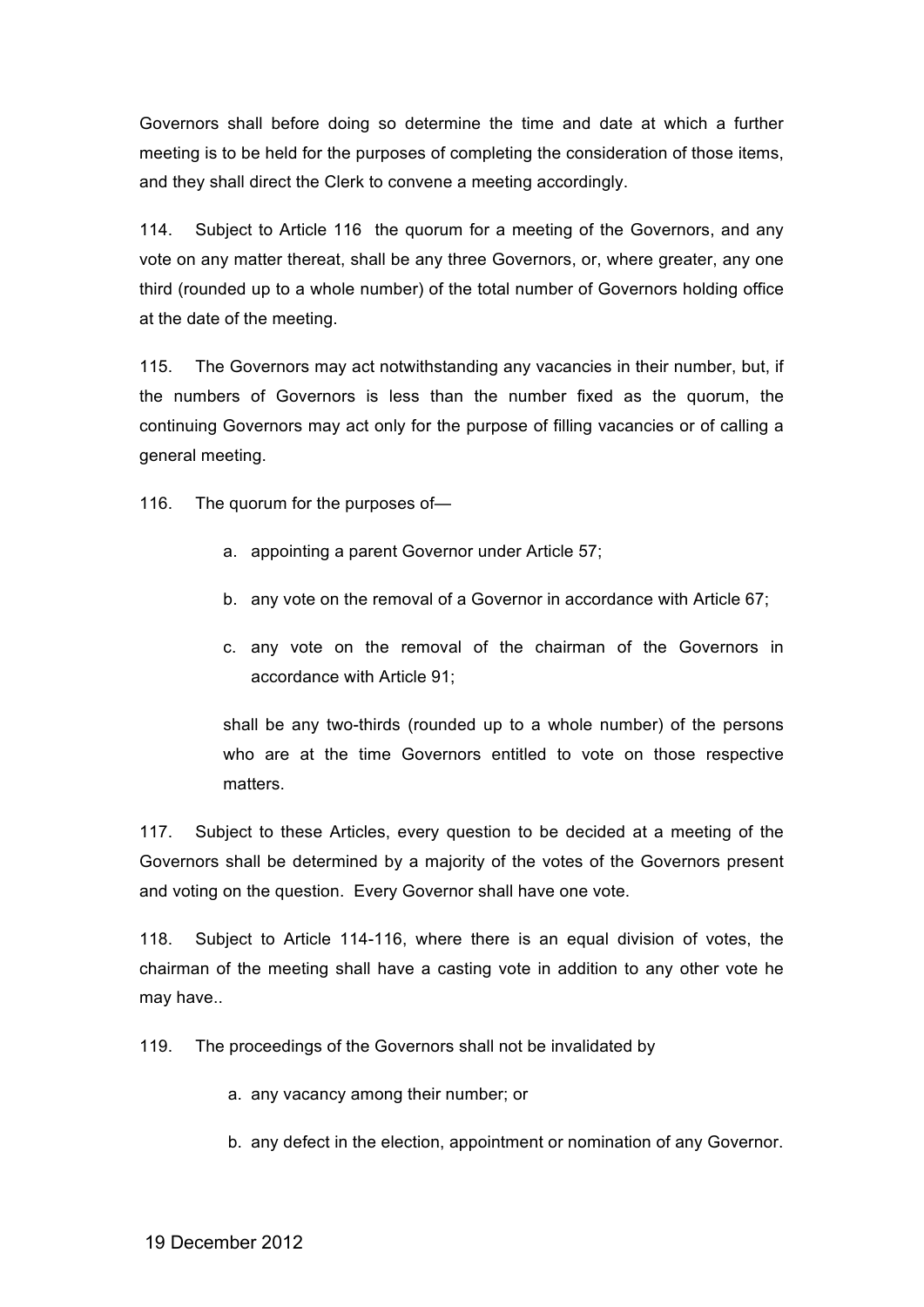120. A resolution in writing, signed by all the Governors entitled to receive notice of a meeting of Governors or of a committee of Governors, shall be valid and effective as if it had been passed at a meeting of Governors or (as the case may be) a committee of Governors duly convened and held. Such a resolution may consist of several documents in the same form, each signed by one or more of the Governors.

121. Subject to Article122, the Governors shall ensure that a copy of:

- a. the agenda for every meeting of the Governors;
- b. the draft minutes of every such meeting, if they have been approved by the person acting as chairman of that meeting;
- c. the signed minutes of every such meeting; and
- d. any report, document or other paper considered at any such meeting,

are, as soon as is reasonably practicable, made available at the Academy to persons wishing to inspect them.

122. There may be excluded from any item required to be made available in pursuance of Article 121, any material relating to—

> a. a named teacher or other person employed, or proposed to be employed, at the Academy;

b. a named student at, or candidate for admission to, the Academy; and

c. any matter which, by reason of its nature, the Governors are satisfied should remain confidential.

123. Any Governor shall be able to participate in meetings of the Governors by telephone or video conference provided that:

> a. he has given notice of his intention to do so detailing the telephone number on which he can be reached and/or appropriate details of the video conference suite from which he shall be taking part at the time of the meeting at least 48 hours before the meeting; and

> b. the Governors have access to the appropriate equipment if after all reasonable efforts it does not prove possible for the person to participate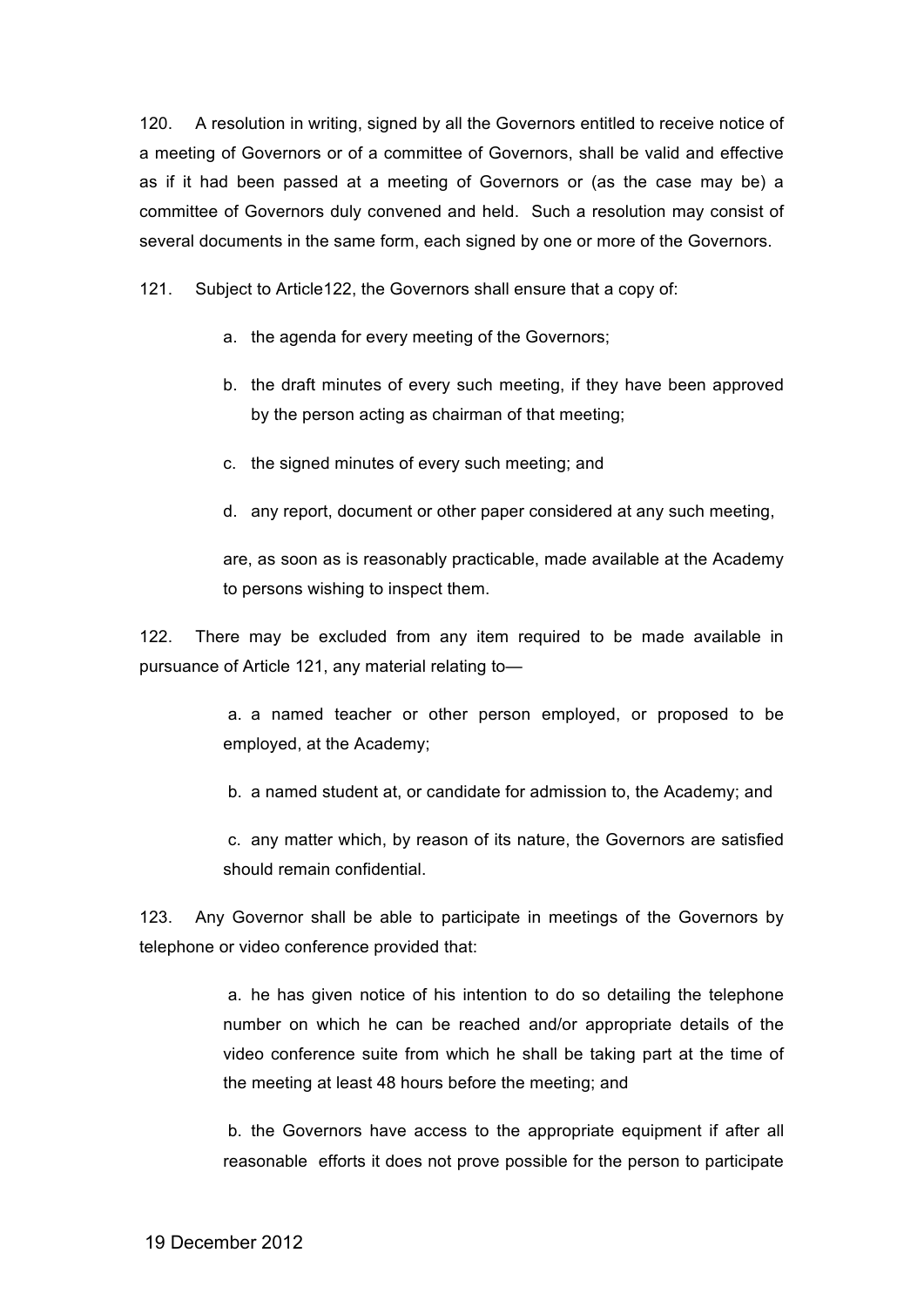by telephone or video conference the meeting may still proceed with its business provided it is otherwise quorate.

#### PATRONS AND HONORARY OFFICERS

124. The Governors may from time to time appoint any person whether or not a Member of the Academy Trust to be a patron of the Academy Trust or to hold any honorary office and may determine for what period he is to hold such office.

## THE SEAL

125. The seal, if any, shall only be used by the authority of the Governors or of a committee of Governors authorised by the Governors. The Governors may determine who shall sign any instrument to which the seal is affixed and unless otherwise so determined it shall be signed by a Governor and by the Clerk or by a second Governor.

#### **ACCOUNTS**

126. Accounts shall be prepared in accordance with the relevant Statement of Recommended Practice as if the Academy Trust was a non-exempt charity and Parts 15 and 16 of the Companies Act 2006 and shall file these with the Secretary of State and the Principal Regulator by 31 December each Academy Financial Year.

#### ANNUAL REPORT

127. The Governors shall prepare its Annual Report in accordance with the Statement of Recommended Practice as if the Academy Trust was a non-exempt charity and shall file these with the Secretary of State and the Principal Regulator by 31 December each Academy Financial Year.

#### ANNUAL RETURN

128. The Governors shall comply with their obligations under Part 24 of the Companies Act 2006 (or any statutory re-enactment or modification of that Act) with regard to the preparation of an annual return to the Registrar of Companies and in accordance with the Statement of Recommended Practice as if the Academy Trust was a non-exempt charity and to the Secretary of State and the Principal Regulator by 31 December each Academy Financial Year.

## **NOTICES**

19 December 2012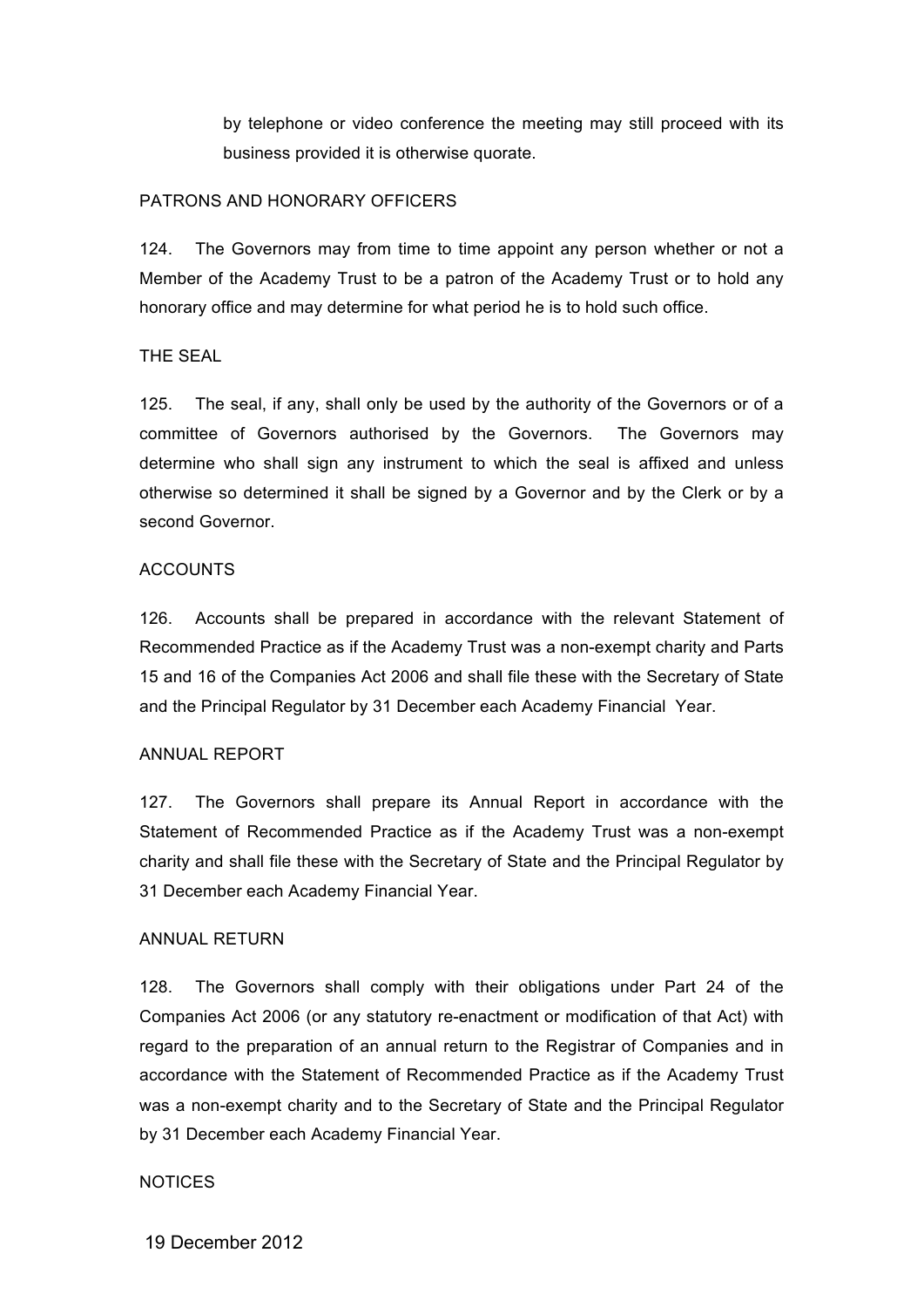129. Any notice to be given to or by any person pursuant to the Articles (other than a notice calling a meeting of the Governors) shall be in writing or shall be given using electronic communications to an address for the time being notified for that purpose to the person giving the notice. In these Articles, "Address" in relation to electronic communications, includes a number or address used for the purposes of such communications.

130. A notice may be given by the Academy Trust to a Member either personally or by sending it by post in a prepaid envelope addressed to the Member at his registered address or by leaving it at that address or by giving it using electronic communications to an address for the time being notified to the Academy Trust by the Member. A Member whose registered address is not within the United Kingdom and who gives to the Academy Trust an address within the United Kingdom at which notices may be given to him, or an address to which notices may be sent using electronic communications, shall be entitled to have notices given to him at that address, but otherwise no such Member shall be entitled to receive any notice from the Academy Trust.

131. A Member present, either in person or by proxy, at any meeting of the Academy Trust shall be deemed to have received notice of the meeting and, where necessary, of the purposes for which it was called.

132. Proof that an envelope containing a notice was properly addressed, prepaid and posted shall be conclusive evidence that the notice was given. Proof that a notice contained in an electronic communication was sent in accordance with guidance issued by the Institute of Chartered Secretaries and Administrators shall be conclusive evidence that the notice was given. A notice shall be deemed to be given at the expiration of 48 hours after the envelope containing it was posted or, in the case of a notice contained in an electronic communication, at the expiration of 48 hours after the time it was sent.

## INDEMNITY

133. Subject to the provisions of the Companies Act 2006 every Governor or other officer or auditor of the Academy Trust shall be indemnified out of the assets of the Academy Trust against any liability incurred by him in that capacity in defending any proceedings, whether civil or criminal, in which judgment is given in favour or in which he is acquitted or in connection with any application in which relief is granted to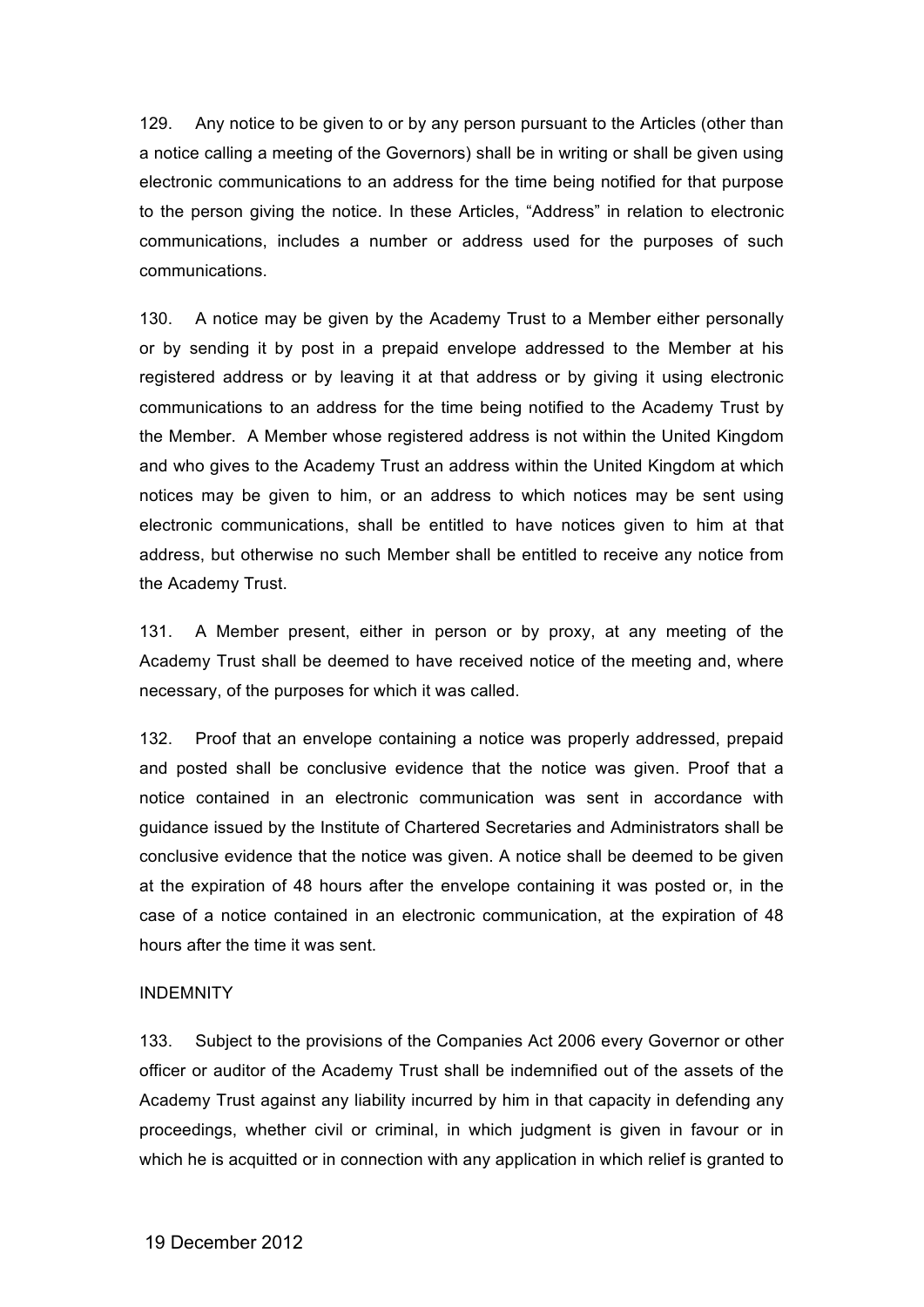him by the court from liability for negligence, default, breach of duty or breach of trust in relation to the affairs of the Academy Trust.

## RULES

134. The Governors may from time to time make such rules or bye laws as they may deem necessary or expedient or convenient for the proper conduct and management of the Academy Trust and for purposes of prescribing classes of and conditions of membership, and in particular but without prejudice to the generality of the foregoing, they may by such rules or bye laws regulate:

> a. the admission and classification of Members of the Academy Trust (including the admission of organisations to membership) and the rights and privileges of such Members, and the conditions of membership and the terms on which Members may resign or have their membership terminated and the entrance fees, subscriptions and other fees or payments to be made by Members;

> b. the conduct of Members of the Academy Trust in relation to one another, and to the Academy Trust's servants;

> c. the setting aside of the whole or any part or parts of the Academy Trust's premises at any particular time or times or for any particular purpose or purposes;

> d. the procedure at general meetings and meetings of the Governors and committees of the Governors in so far as such procedure is not regulated by the Articles; and

> e. generally, all such matters as are commonly the subject matter of Company rules.

135. The Academy Trust in general meeting shall have power to alter, add or to repeal the rules or bye laws and the Governors shall adopt such means as they think sufficient to bring to the notice of Members of the Academy Trust all such rules or bye laws, which shall be binding on all Members of the Academy Trust. Provided that no rule or bye law shall be inconsistent with, or shall affect or repeal anything contained in the Articles.

AVOIDING INFLUENCED COMPANY STATUS

19 December 2012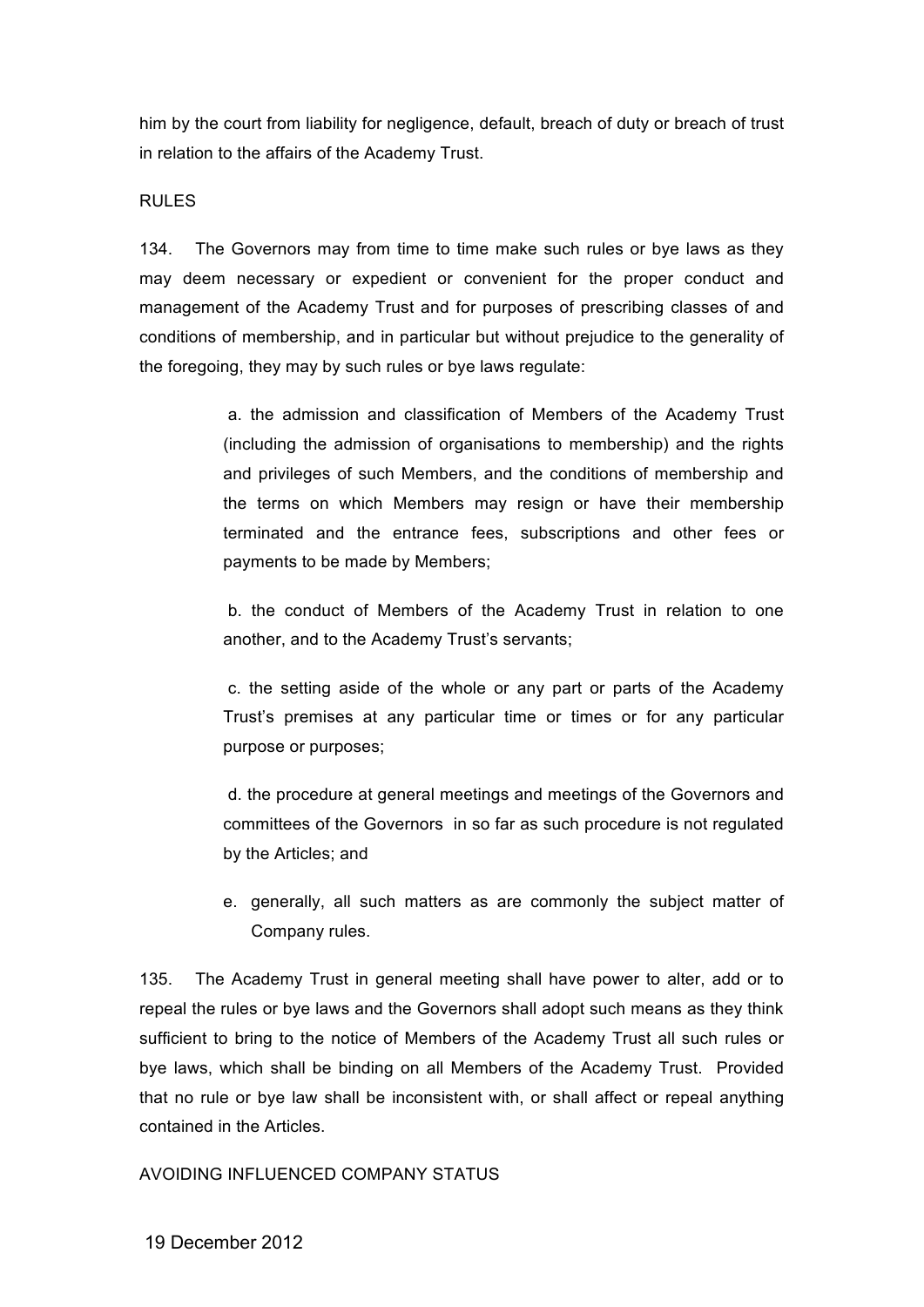136. Notwithstanding the number of Members from time to time, the maximum aggregate number of votes exercisable by Local Authority Associated Persons shall never exceed 19.9% of the total number of votes exercisable by Members in general meeting and the votes of the other Members having a right to vote at the meeting will be increased on a pro-rata basis.

137. No person who is a Local Authority Associated Person may be appointed as a Governor if, once the appointment had taken effect, the number of Governors who are Local Authority Associated Persons would represent 20% or more of the total number of Governors. Upon any resolution put to the Governors, the maximum aggregate number of votes exercisable by any Governors who are Local Authority Associated Persons shall represent a maximum of 19.9% of the total number of votes cast by the Governors on such a resolution and the votes of the other Governors having a right to vote at the meeting will be increased on a pro-rata basis.

138. No person who is a Local Authority Associated Person is eligible to be appointed to the office of Governor unless his appointment to such office is authorised by the local authority to which he is associated.

139. If at the time of either his becoming a Member of the Academy Trust or his first appointment to office as a Governor any Member or Governor was not a Local Authority Associated Person but later becomes so during his membership or tenure as a Governor he shall be deemed to have immediately resigned his membership and/or resigned from his office as a Governor as the case may be.

140. If at any time the number of Governors or Members who are also Local Authority Associated Persons would (but for Articles 136 to 139 inclusive) represent 20% or more of the total number of Governors or Members (as the case may be) then a sufficient number of the Governors or Members (as the case may be) who are Local Authority Associated Persons shall be deemed to have resigned as Governors or Members (as the case may be) immediately before the occurrence of such an event to ensure that at all times the number of such Governors or Members (as the case may be) is never equal to or greater than 20% of the total number of Governors or Members (as the case may be). Governors or Members (as the case may be) who are Local Authority Associated Persons shall be deemed to have resigned in order of their appointment date the most recently appointed resigning first.

141. The Members will each notify the Academy Trust and each other if at any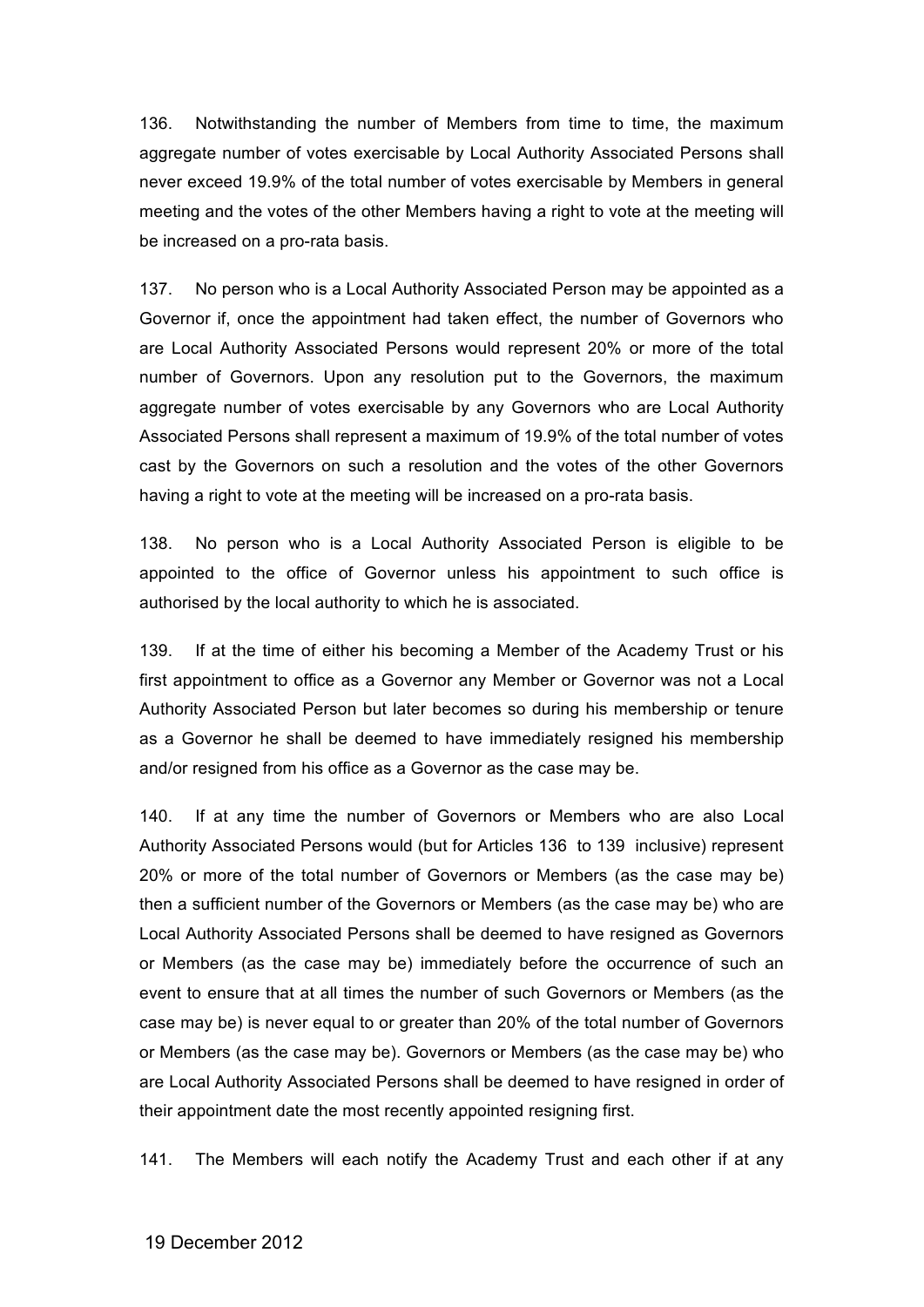time they believe that the Academy Trust or any of its subsidiaries has become subject to the influence of a local authority (as described in section 69 of the Local Government and Housing Act) 1989.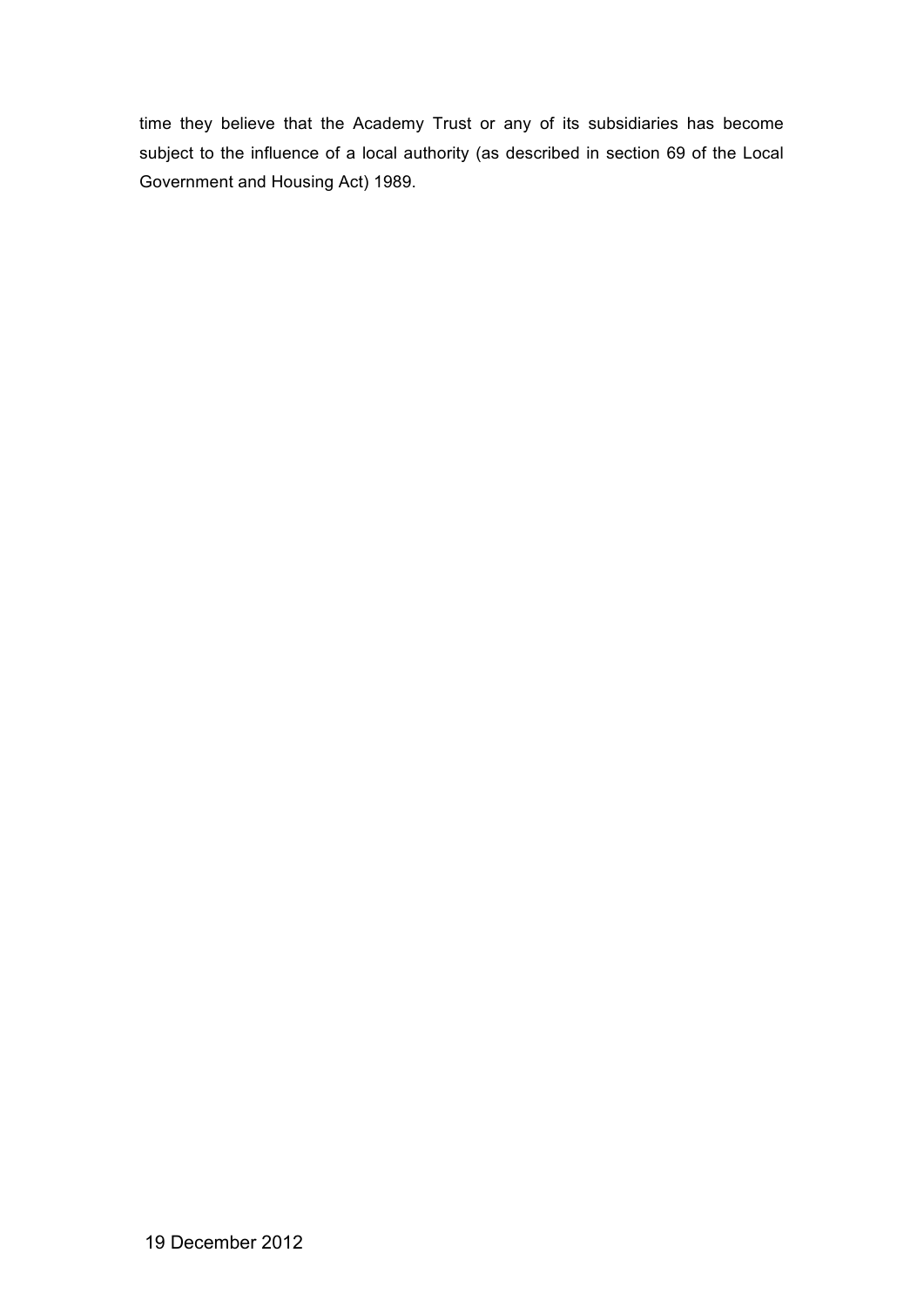# **Model Memorandum of Association for UTCs**

THE COMPANIES ACT 2006

& COMPANIES (REGISTRATION) REGULATIONS 2008 (SI 2008/3014)

A COMPANY LIMITED BY GUARANTEE

MEMORANDUM OF ASSOCIATION

OF

Leeds Advanced Manufacturing UTC Ltd